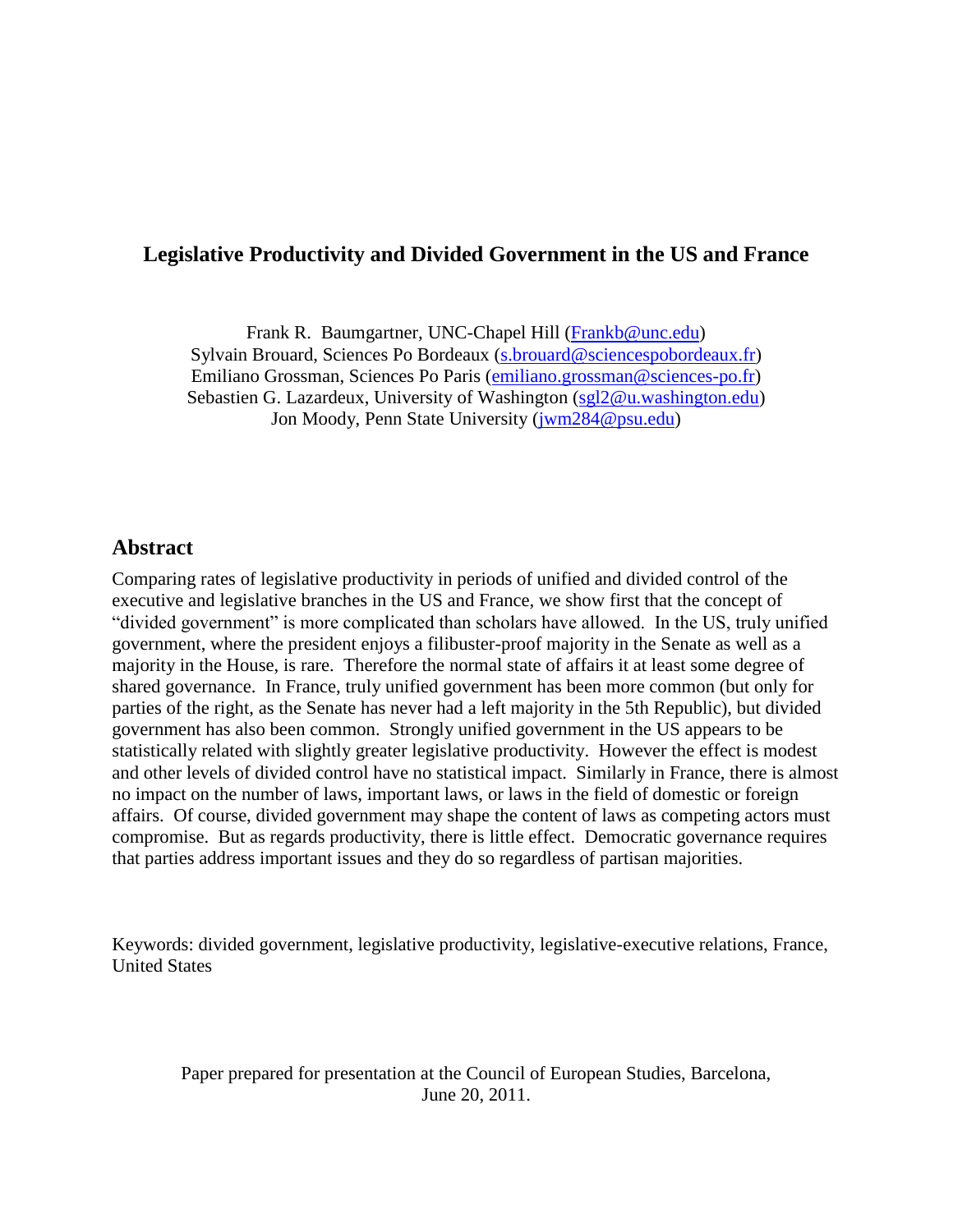## **Divided Government and Legislative Productivity**

We build on David Mayhew's (1991) pathbreaking work on the effect of divided and unified control of the Presidency and the US Congress by elaborating the definition of "divided" government," showing that some form of divided government is generally the rule in the US and by expanding the analysis to one of the few other western system where divided government also occurs, France. In both cases, we find that the distinctions between "divided" and "unified" control are much more nuanced than is often assumed in the literature. And we confirm and expand on Mayhew's general insight that government is not substantially less efficient during times of divided control as compared to periods when a single political party or a single coalition controls all the levers of government.

Our null findings with regards to legislative productivity may surprise some readers so we begin with a discussion of why we might expect null results. From a problem-solving perspective (see Jones and Baumgartner 2005), governments in all countries are constantly bombarded with a greater number of problems, some of them outright crises, than they can possibly resolve. Attention shifts from topic to topic as domestic actors mobilize, as external crises force issues onto the agenda, and for a variety of reasons. For example, Baumgartner et al. (2009) showed that the policy domains in which successive presidents and governments of the left and right in France have legislated have not been systematically different from one-another. Governing is not like campaigning; a sitting government does not have the luxury of picking and choosing all the issues it will address. Of course, they may inflect activities one way or another to reflect their priorities, but as an empirical question few have thought squarely about the relative impact of those issues that can be manipulated, picked, or chosen, and those that are effectively mandatory. Governments cannot ignore certain things. Christoffer Green-Pedersen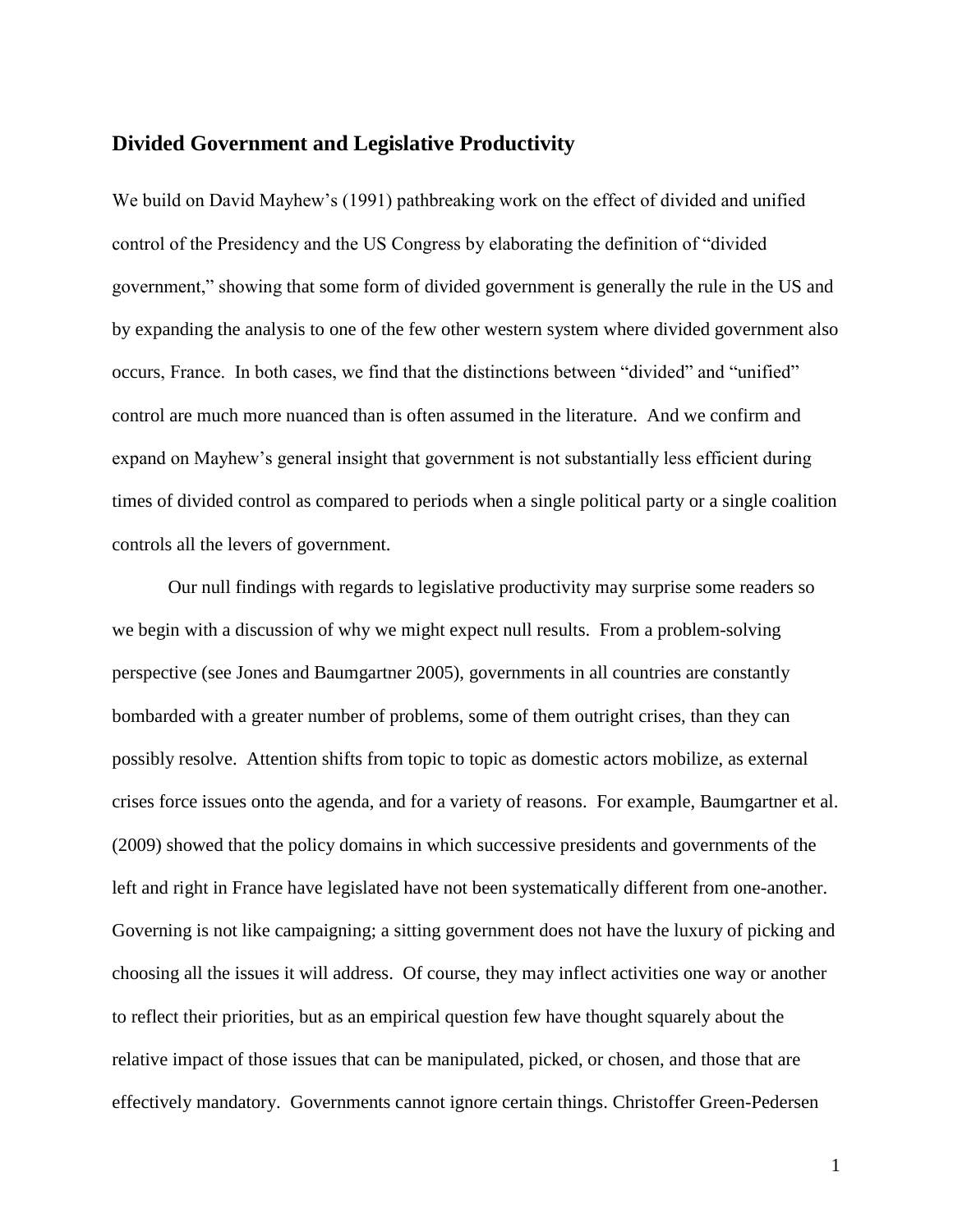and Peter Mortensen (2009) have shown that members of the parliamentary opposition may have the luxury of focusing their questions on those issues most likely to embarrass the government, but that the government cannot simply ignore these questions, especially once the media take interest.

Because elections constantly on the horizon, leaders also seek accomplishments that they can take to the voters in order to claim their continued support. For the same reason, we can hypothesize that whatever is the balance of power between parties in political systems, problems must be solved. Who is in power certainly affects the content of legislation. But the passage of legislation, as compared to obstruction, is less affected by partisan control. For example, if the European Union mandates new legislation so that France is in compliance with a new Brussels directive, it makes little difference whether the President is in a period of unified or shared control (*cohabitation*). In the US, if the Farm Bill is up for renewal because it has been sunsetted, divided control of government will not stop the President and the Congress from reaching a new agreement. These matters may affect the content of any agreements, and certainly they force those in power to negotiate more intensely and to reach a more difficult compromise than would be necessary if the executive could simply ignore the legislative opposition. But they do not necessarily affect the incentives that leaders face to address the nation's most pressing problems.

The most prominent study of divided government in the US, and the book that launched an entire literature on this topic (Mayhew 1991) demonstrated that there were surprisingly few differences in the US. The title of the book, *Divided We Govern*, underscores the routine, usual, common nature of divided government in the US. If the US government ran into gridlock each time there was divided government, precious little would get done. In fact, even during times of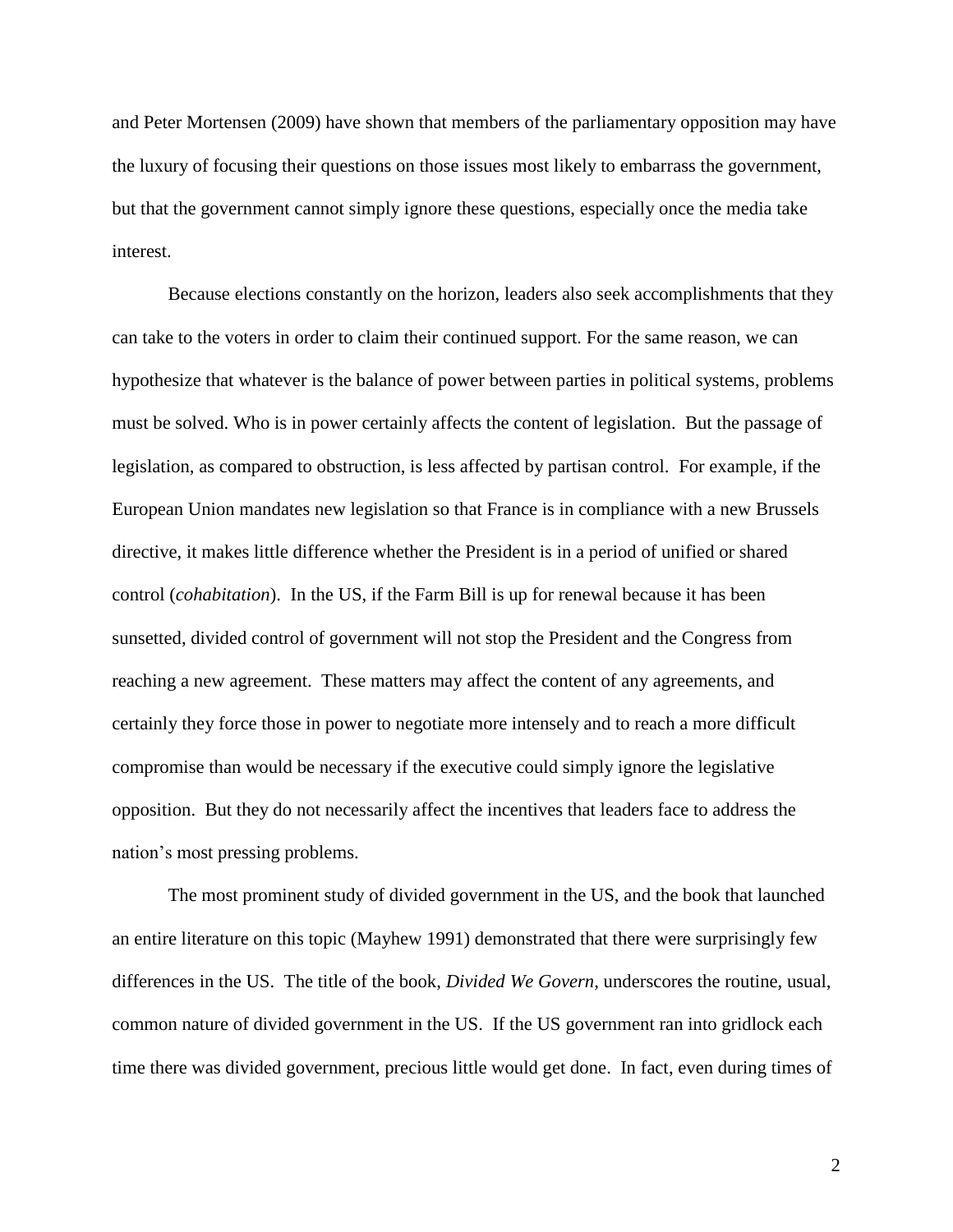unified control of the presidency, the House, and the Senate, it is rare that the president's party achieves a filibuster-proof majority. Some opposition legislators typically must support the president's position. From 1948 to 2006, the period of our study in the US, the conditions in order to enact cloture in rule XXII of the standing rules of United States Senate were modified in 1975. Before 1975, two-thirds of the "present and voting" senators had to agree to end debate and stop a filibuster. Since 1975, the threshold is lower: three fifths of the "duly chosen and sworn" senators. Taking into account this institutional change to define a filibuster-proof majority, six years have featured what we will call "strongly unified government" – four of the Kennedy-Johnson years (1963 to 1966 when Democrats had between 66 and 68 seats in the Senate), and Carter's first two years in office (when Democrats had 61 seats exactly). No Republican president has ever enjoyed such control. And while Carter was not able to take advantage of his large majorities, and he lost this control after only two years, the 1960s were indeed one of the greatest eras of legislative productivity with many landmark pieces of legislation dating from then.

Weakly unified government, where the President controls two majorities in Congress but does not have a filibuster-proof level of support in the Senate, has been the situation for 18 years. Most common of all, of course, has been divided government, which in the US can be either weak or strong depending on if the party of the president holds a majority in one of the chambers, or in none. Strong or weak divided government has been the case for 35 of the 59 years we analyze in this paper, with most of those being strongly divided. The president, most of the time, is faced with a hostile majority in at least chamber, and usually both. This is the natural or most common order of things in the US from 1948 to 2006. Mayhew's title, *Divided We Govern*, fits the data perfectly.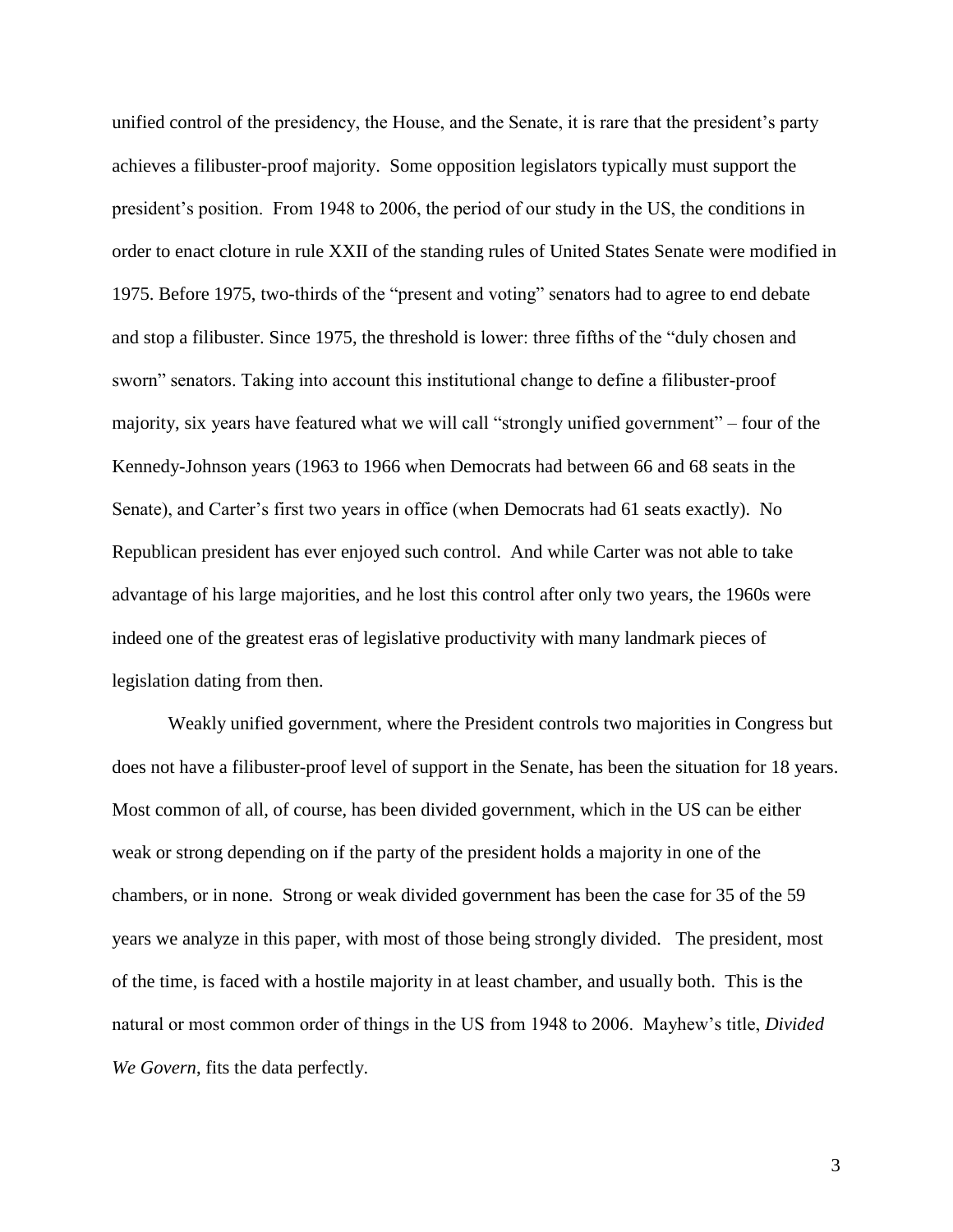The situation in France is not the same as the US, but not as different as is sometimes thought, nor as clear as a simple dichotomy would suggest. In France, both the executive and the legislature can be divided. The Prime Minister must command a majority in the National Assembly, and the traditional definition of divided government, or *cohabitation*, is when the President and the Prime Minister are partisan rivals. But France has a Senate as well, and even if the Senate has never been under control of the political left,  $\frac{1}{1}$  the Senate has been in the opposition several times in the Fifth Republic. At the beginning of the Fifth Republic (1958- 1968), a majority coalition in the Senate leaded by his President G. Monnerville was opposed to President De Gaulle. More recently, a rightwing majority controlled the Senate when the President was one of the left (1981-1995) as well as when the National Assembly was controlled by a lefwing coalition (1981-1986 and 1988-1993). Given this we can distinguish between three types of situations in France, not just two based on law-making power: Strongly unified government (when the President has a majority in the Senate and in the Assembly (and therefore a Prime Minister from his own party coalition); weakly divided government (when only the President is in the opposition) and strongly divided government (when the President does not control the Assembly, but has a majority in the Senate). From 1978 through 2007, the period of our study, strongly unified governments have occurred in regular alternation with weakly and strongly divided ones. Strongly unified governments were in place under Giscard (1978 to 1981) and Chirac (1995 to 1997 and again from 2002 to 2007). President Mitterrand faced either a hostile Senate (1981 to 1986 and 1988 to 1993), or two opposing chambers (1986 to 1988 and 1993 to 1995). President Chirac had two periods of strongly unified government (1995 to 1997

 $\overline{a}$ 

 $<sup>1</sup>$  Senate elections in France are indirect, with local elected officials dominating the electoral</sup> college, and this over-representation of rural areas explains the consistent rightward tilt in political ideology.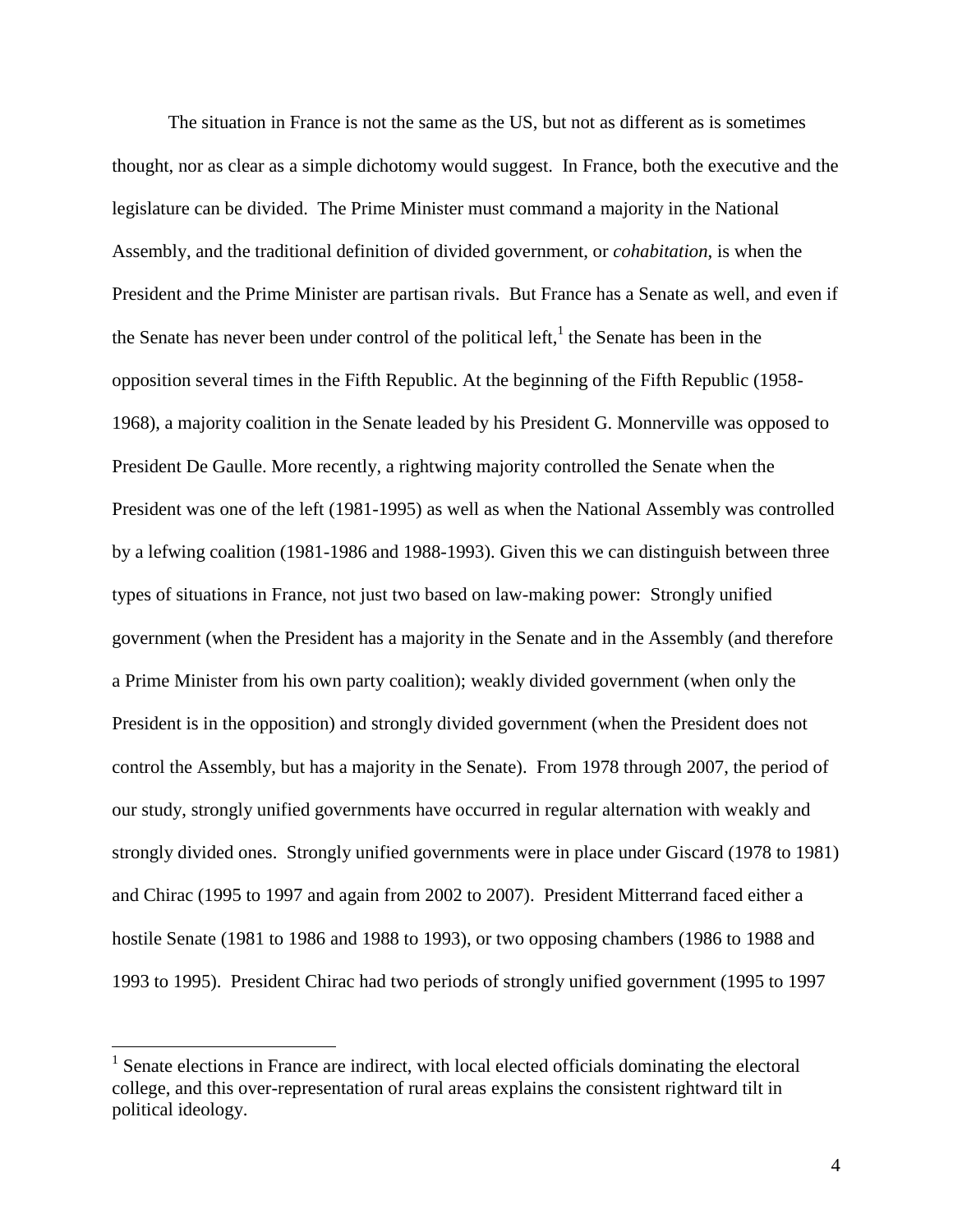and 2002 to 2007) and one period of strongly divided government, as his coalition retained control of the Senate (1997 to 2002).

Figure 1 illustrates the complications associated with the labels "unified" and "divided" in both countries.

#### (Insert Figure 1 about here)

Part A shows the US. For each President since Truman, the dark shadings indicate strongly divided government; lighter shadings show periods of weakly divided or what we have called weakly unified government, and the white areas are the ones with a president enjoying a filibuster-proof Senate majority. Lines show the level of the president's party's support in the House and Senate, and straight lines indicate the critical majority point in the House and the filibuster point in the Senate. Our definitions of divided and unified government relate to whether the partisan composition of the House and Senate are above or below those critical lines.

Part B shows the situation for France. The percentage of seats controlled by the president's coalition is shown in comparison to the 50-percent line, and shadings represent the combinations of possible situations as describe above. The graphs make clear that there are several types of divided government and that some level of divided government is quite common in both countries.

Given that large blocks of time in both countries are characterized by some level of shared control, it would be surprising indeed if leaders were unable to produce legislation except in the periods of strongly unified government. And yet that is what one might be led to expect according to some of the literature. Before turning to the presentation of our data, we turn first to what other scholars have said about legislative productivity in divided government.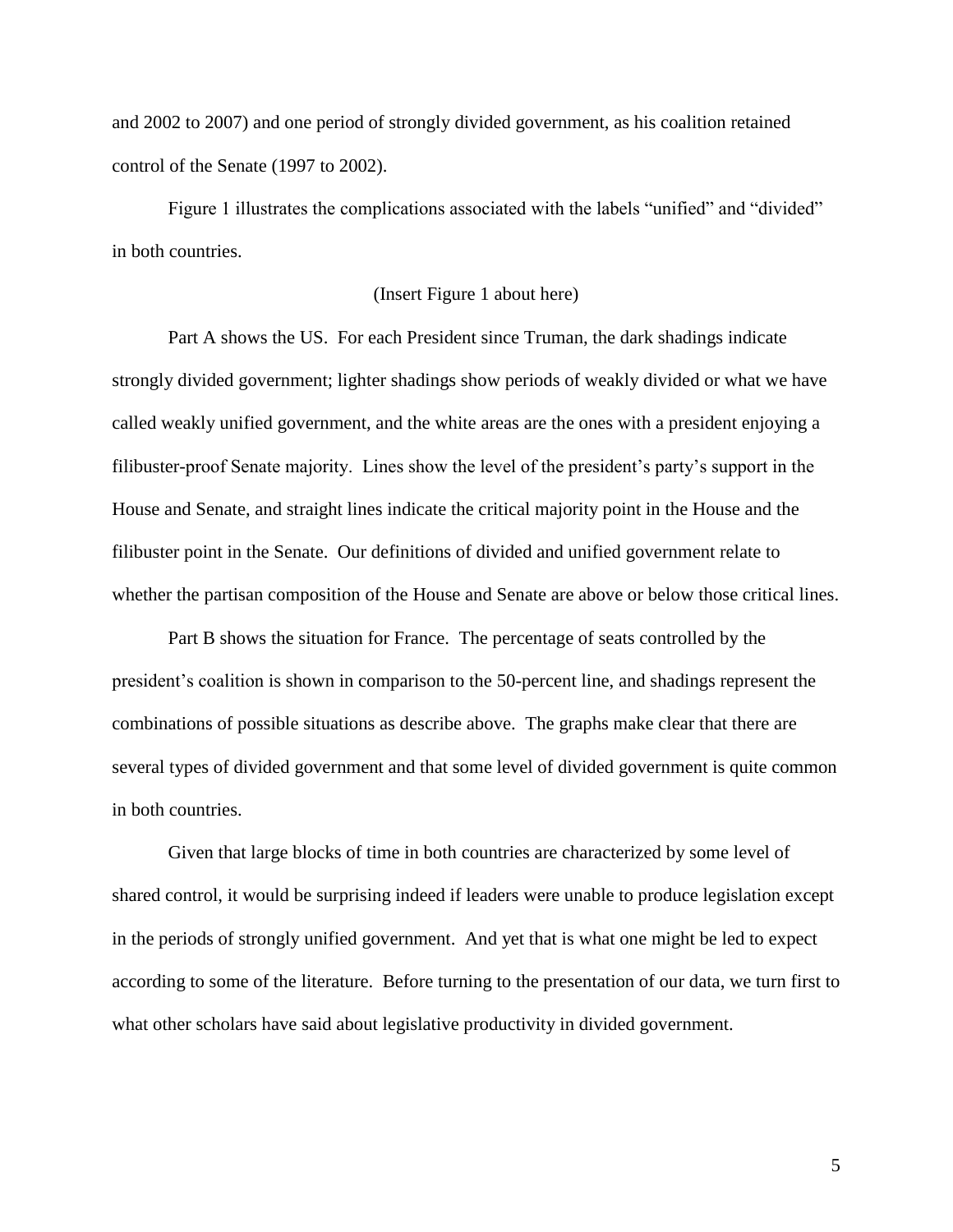### **Theoretical Expectations**

Mayhew's contribution to the analysis of divided government (henceforth DG) sparked lasting debates (McKay 1994; for early reviews, see Brady 1993). Unlike most other contributions (Alesina and Rosenthal 1996; Laver 1999; Fiorina 1996), Mayhew was not interested in the origins of divided government in the US. Rather than explaining split votes, he proposed an original way to put to test a piece of accepted wisdom on US political life, i.e. the general assumption that DG is detrimental to decision-making efficiency. According to that assumption, unified government is more conducive to the enactment of major legislation than DG. Mayhew proved this argument wrong showing that DG and unified government present highly similar patterns of legislative productivity. In order to do so, his analysis relied in particular on a list of "important legislation." His analysis concluded that important legislation was more constrained by "surges," i.e periods of over-activism, than by the institutional and political context.

Following Mayhew's analysis of major legislation, a first group of authors re-examined and questioned Mayhew's list of major bills. Especially, his methodology in constructing the list of post-hoc major legislation ("sweep two") was criticised by many as being largely independent from the immediate political context. Some of those analyses showed some partisan effect using reorganized versions of Mayhew's data (Coleman 1999; Howell et al. 2000).

An original contribution by Edwards and colleagues (1997) showed that the effect of DG is more visible if one takes into account major pieces of legislation that *failed*, rather than those that passed. They show that presidents are more likely to veto legislation under DG than under unified government. Binder (1999) also shows that under divided government laws are less likely to address the main issues of the time. Other criticisms concerned the lack of consideration for the variety of situations that the term "divided government" covers and/of for certain institutional rules, such as the need to of *supermajority* to avoid filibustering in the Senate (Coleman 1999).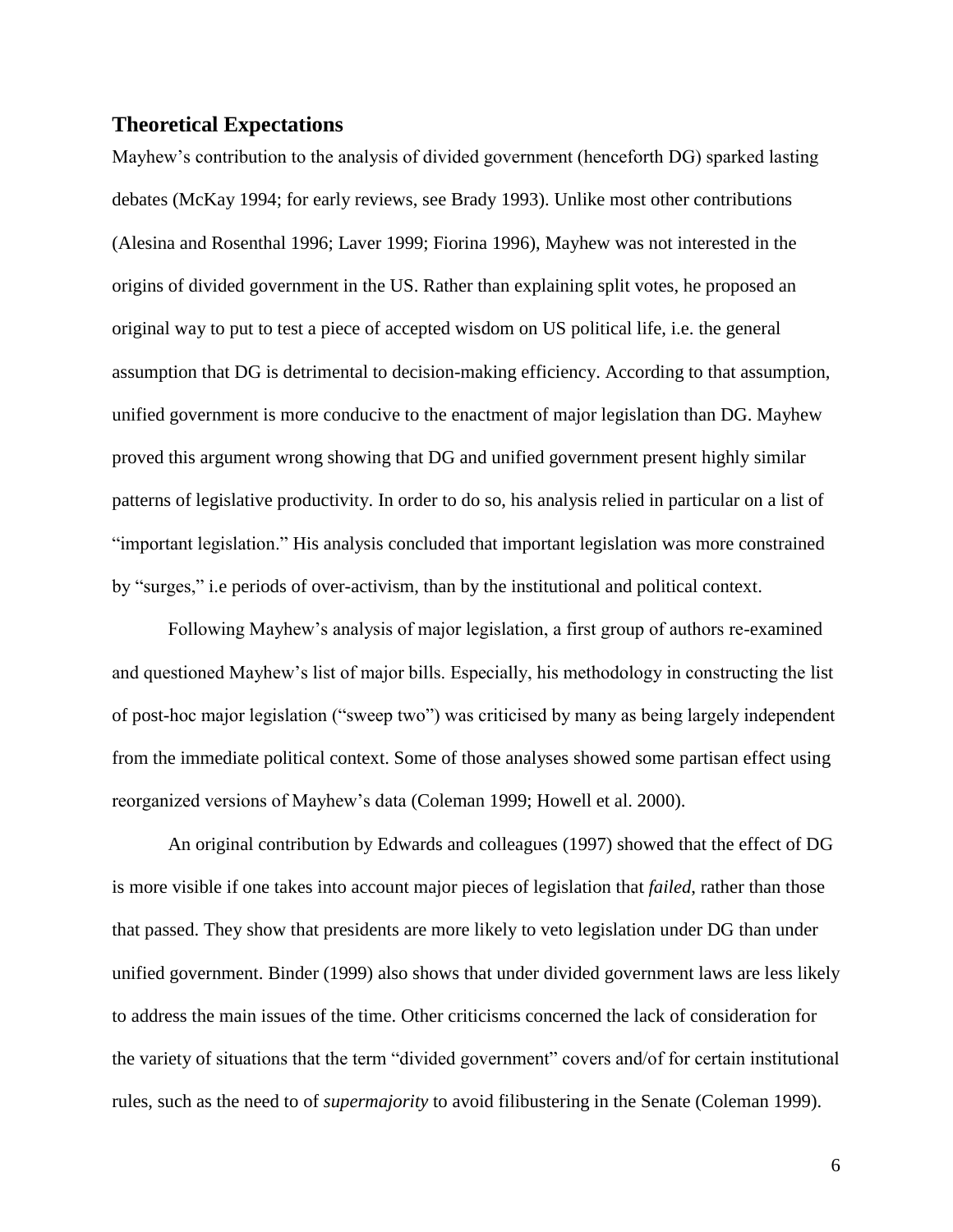Finally, some authors argued that the role of parties had to figure more prominently in the analysis. In particular, intra-party fractionalization or party-internal divisions should be as important as divided government (Binder 1999; Thorson 1998).

Beyond the mere question of legislative productivity, Mayhew's work has had a lasting influence, even on the many works that maintain that DG does affect output negatively. It has, moreover, spurred new research on the effect of DG on certain types of policies such as trade and budget deficits and public spending. The results are not straightforward here. Alt and Lowry (1994), for instance, find some evidence for partisan difference in spending patterns, especially in response to deficit crises, but they come to the conclusion that aggregate affects are hardly significant (Alt and Lowry 1994. More largely, economists tend to consider that more divided governments, coalitions or institutions tend to increase the necessity to "cut budgetary deals" and, thus, to increased spending (Alesina and Perotti 1995; McCubbins 1991).

In the area of trade policy, conclusions have also been critical of Mayhew's work. Milner and Rosendorff (1997) show that DG increases the chances of more protectionist attitudes in trade negotiations, especially in interaction with certain other factors, such as upcoming elections. Lohmann and O'Halloran (1994, 628) tend to confirm that US governments are significantly more protectionist under DG than under unified government. A more recent analysis by Karol (2000) argues that DG is not a central variable, but that cross-party coalitions are more likely to occur on protectionist measures than on trade liberalization. On the whole, all of these analysts agree that all things equal, DG favours protectionism or, at least, harms trade liberalization. Our focus here, of course, is levels of legislative productivity, not the substantive content of the bills produced. Therefore these findings do not necessarily imply a lower or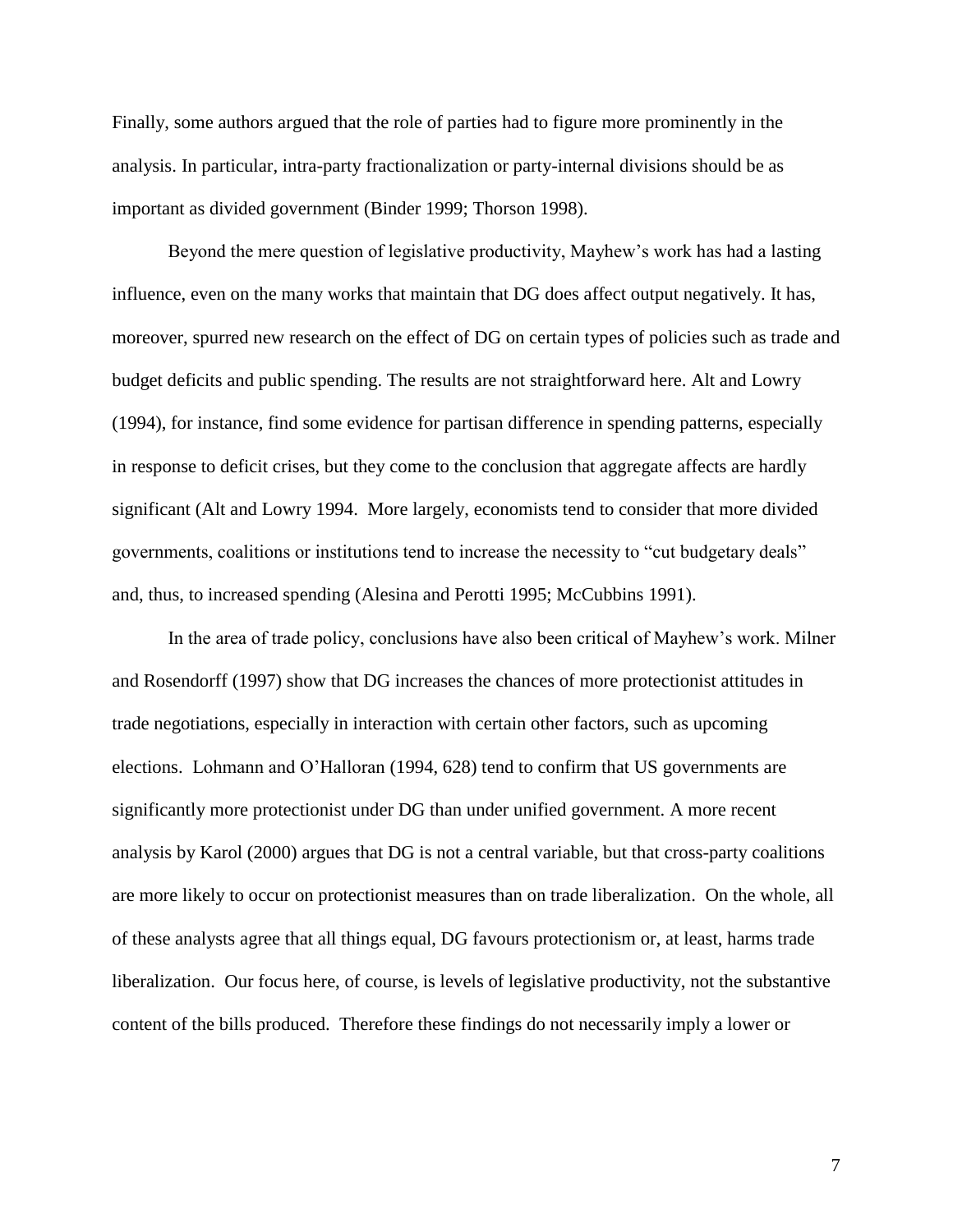higher level of productivity. But if there are important differences between these types of governing situations, these authors might expect them to affect productivity as well.

In France, the debate has been equally heated in the public sphere, but a lot weaker in academic circles. The essential reason is that France has experienced DG for only nine out of 51 years, since the creation of the 5<sup>th</sup> Republic. It is true that all periods of DGs occurred within the past 23 years. But it should also be noted that the constitutional reform of 2000, which brought the presidential mandate in line with the mandate of the legislature, should weaken the chances of DG, at least for the foreseeable future (Grossman and Sauger 2009). While this may be a beneficial or an indifferent constitutional reform in France, the fact that France has experienced significant periods of divided government allows us to broaden the tests of the effect of DG on legislative productivity beyond the US case which so far has dominated the literature.

Early on, French political scientists feared the occurrence of divided government, as they considered France to be unfit for this. It was only in 1986, i.e. 28 years after the creation of the 5<sup>th</sup> Republic, that it eventually happened. The French constitution was ambiguous on the relative powers of the Premier and the President in the case of DG, and it appears that the framers of the constitution of 1958 gave little thought to the possibility of leftist control, so remote did such an eventuality seem at the time. But in retrospect, with different timing of presidential and legislative elections, any shift in power from right to left would make at least a short period of *cohabitation* mathematically unavoidable.

Few empirical studies have been done of the policy outputs associated with French DG, as studies have been mainly restricted to legal scholars, several of whom have undertaken important in-depth analyses (Cohendet 1993). Only few political scientists have openly addressed the issue, focussing on the origins and institutional tensions, rather than on policy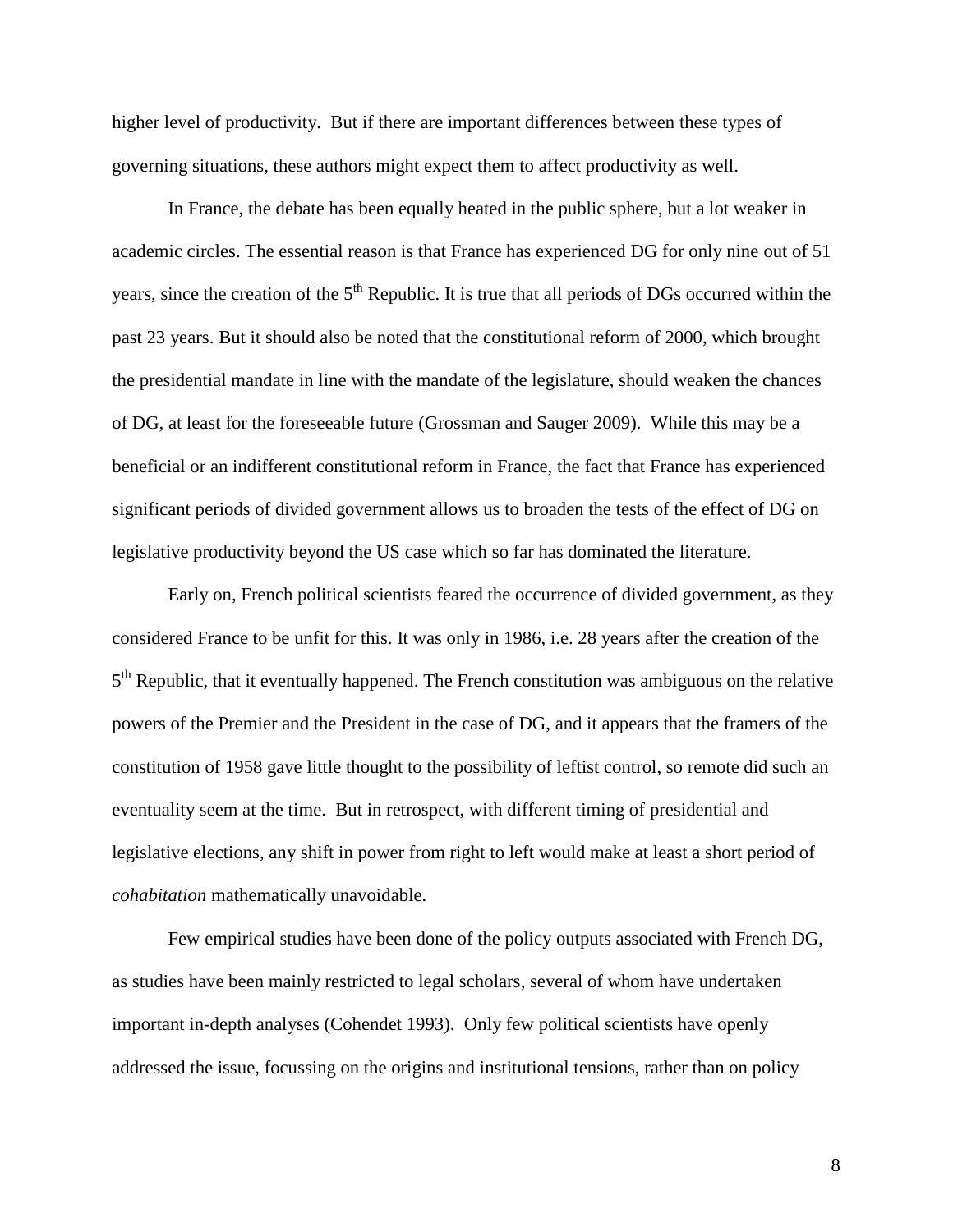outputs (Parodi 1997, 2002). Fundamentally, legal scholars assume that cohabitation has little or no effect on legislative productivity. In fact, most scholars assume that cohabitation is all about changing political systems (Duhamel 2003). According to this line of argument, France regularly switches between parliamentary and presidential government. The effects of cohabitation on political life have hardly been studied. The few studies that exist have mainly been realised by non-French scholars and rely on case-studies (Conley 2007).

Finally veto players theory (Tsebelis 1999) applied to divided government predicts a decrease in law production when compared to unified government. The logic is straightforward when applied to the US. During unified government, there is only one veto player whereas during divided government there are at least two veto players. And as the number and/or the distance between veto players increases the likelihood of policy change decreases. More precisely the prediction is that divided government should be associated with a decline in the number of important laws, and not only the absolute number of laws. The theory was tested comparatively but only on a short span of time and on only in the domain of labor legislation in parliamentary systems (including France).

On balance, then, most subsequent work considers that Mayhew's conclusions are at least partially wrong, due to insufficient specification of his explanatory model or the very quality of the data he worked with. Moreover, any comparative work, such as in this paper, has to be more precise on institutional rules, political process and party systems. Those vary over time and from country to country. Any comparison will thus have to develop clear and testable assumptions concerning institutional differences and their likely effects. But as our data will show, Mayhew's original insights seem to be strongly confirmed in spite of these doubts in some subsequent literature.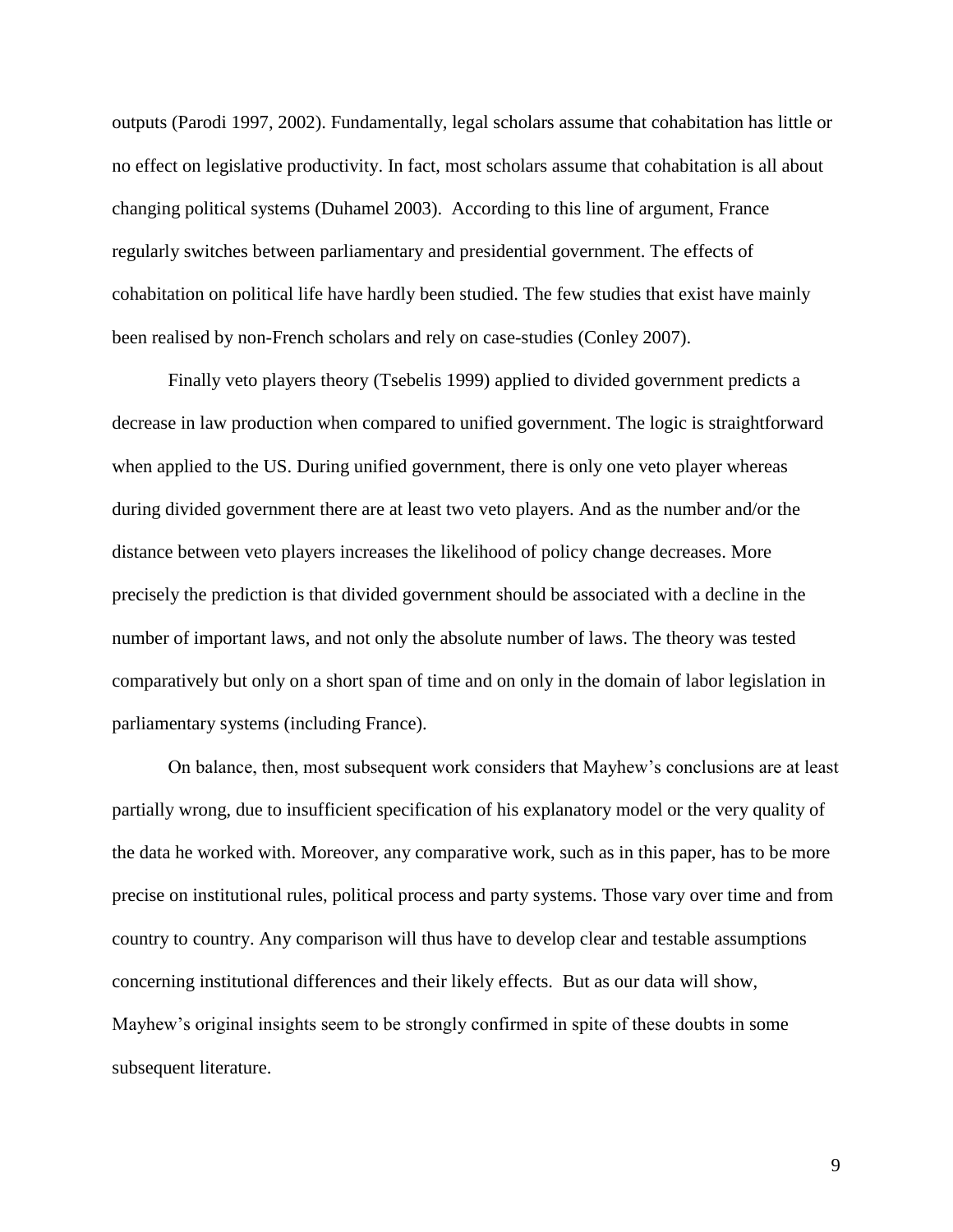#### **Comparing France and the US**

Looking at France and the US, comparisons are not straightforward – unsurprisingly. Both have a bicameral legislature and a directly elected President, of course, but this is probably as far as commonalities go. The fundamental difference concerns the separation of powers in the two countries. Both are of course known to have strong presidents, but the latter have very different institutional positions (Siaroff 2003).

The features of the French semi-presidential regime imply some peculiar patterns of government control. Thus, whether government is unified or divided in the French semipresidential system depends on the patterns of the partisan control of the executive and of the parliament. The unified or divided control, on the one hand, of the executive and on the other hand, of the legislature interact to shape the nature of the government control in France.

The Semi-presidential system departs from the Presidential system regarding divided government by the fact that the head of the State and the Head of Government represent two different positions. Moreover the President and the Prime Minister may be from different parties or coalitions. Divided and unified executive are defined according to whether or not there is a shared control of the Presidency and the Prime Ministership by the leftwing and rightwing parties.

France has an asymmetric and incongruent bicameral Parliament composed of a lower chamber – the National Assembly – and a higher chamber – the Senate (Lijphart 1999; Tsebelis and Money 1997). MPs of both chambers are elected according to different electoral systems: French representatives or *députés* are elected by direct suffrage according to a two-round majoritarian system; Senators are elected by an electoral college made of the députés and various local elected representatives. Thus both chambers may be controlled by the same parties or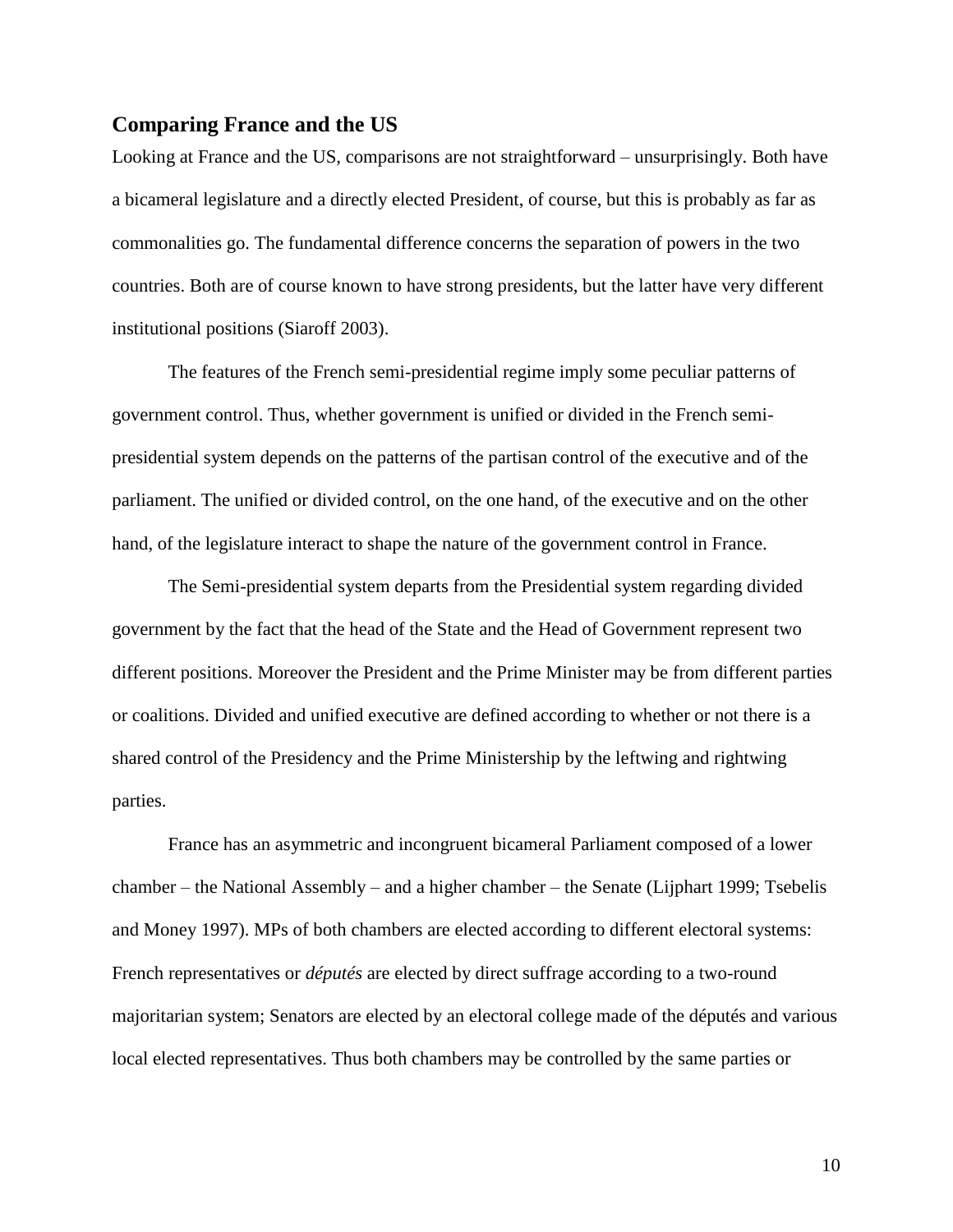coalition or not. Divided and unified legislature is defined by whether or not there is shared control of the National Assembly and the Senate by the left and rightwing parties.

The parliamentary character of the semi-presidential system implies that the Prime Minister (and the cabinet) and the lower chamber are at worst weakly congruent. In the French National Assembly, there is no majority coalition opposed to the cabinet. In fact, the rationalized parliamentarism in rule at least until 2009 has allowed a tight control of the parliamentary agenda by the cabinet (Brouard 2011; Huber 1992). Given the various agenda setting powers of the French government, the National Assembly and minority cabinets, particularly formal ones, may be considered congruent. So we will assume that in the French semi-presidential system, the control of the cabinet and of the lower chamber is always unified. We will name opposition a party or a coalition of parties that are not part of the coalition supporting the cabinet.

Table 1 shows the possible combinations of unified and divided control in France.

#### (Insert Table 1 about here)

The four theoretical possibilities in Table 1 match real-world cases. Unified government occurred mostly at the beginning and the end of the period under scrutiny (1974-1981; 1995- 1997; 2002-2007). Unified executive and divided legislature happened during the Mitterrand presidency when a leftwing coalition held a majority in the lower house (1981-1986; 1988-1993) but the Senate was dominated by conservatives. A divided executive and unified legislature characterized the two cohabitation periods under Mitterrand's Presidency. In each case (1986- 1988 and 1993-1995) the Socialist President was confronted with a rightwing cabinet, Assembly, and Senate. Finally, the pinnacle of divided government was reached between 1997 and 2002 when both the legislature and the executive branches were divided. Right-wing President Chirac and the Senate were standing in the opposition to a leftwing cabinet and National Assembly.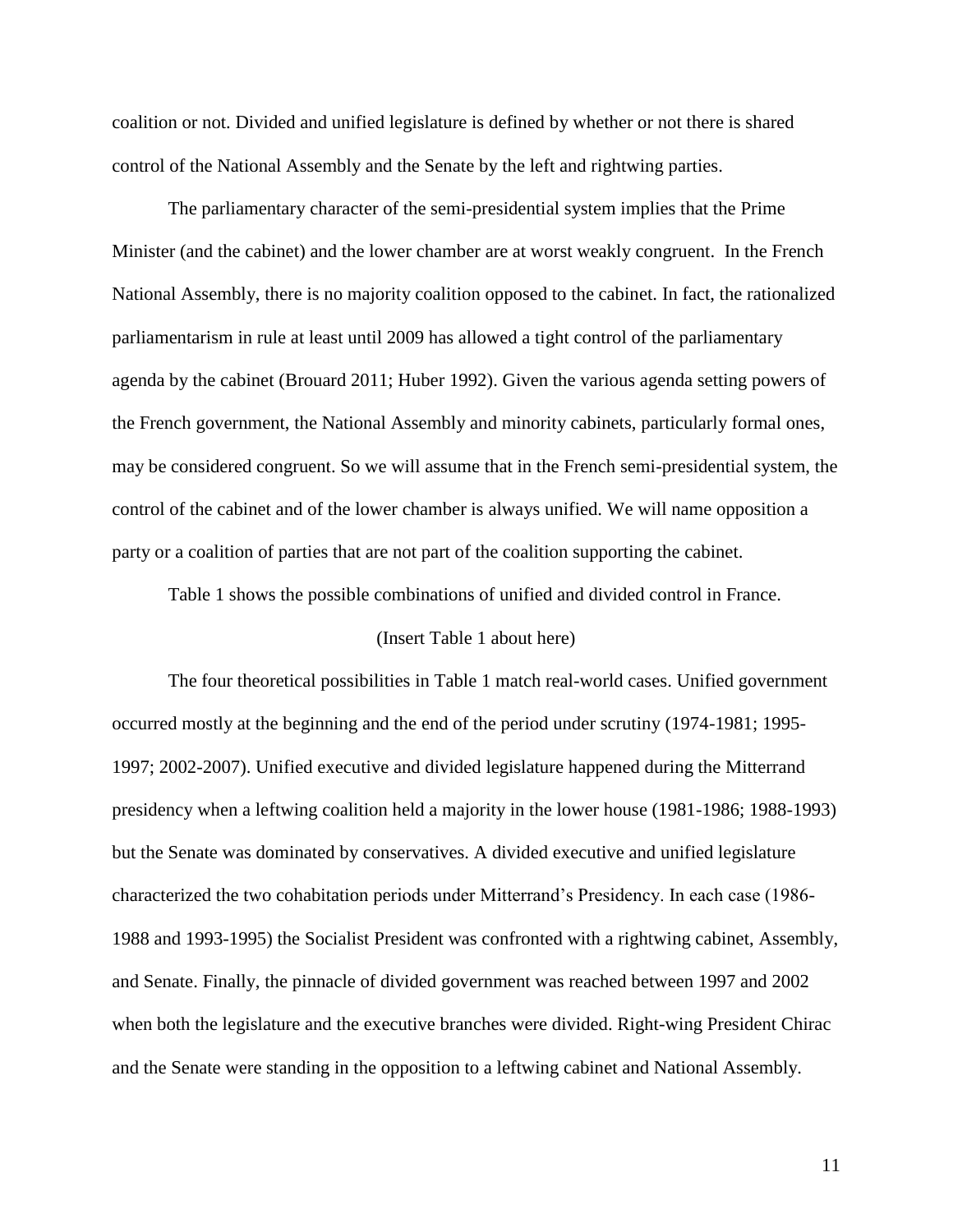Specific features of the French Fifth Republic must be taken into account regarding both presidential and senatorial institutional powers. Concerning presidential powers, the constitutional text does not set the foundations for presidential supremacy in policy-making. In fact the Constitution reserves important powers to the government. Under Article 20, 'the government shall determine and conduct the policy of the Nation.' Nevertheless, although it has no legal basis – the notion does not appear in any official text – the *domaine réservé* constitutes a regulatory mechanism for both the relations within the executive, and between the executive and legislative branches (Irondelle 2008). One the most important legacies of the first President of the Fifth Republic, Charles De Gaulle, is that defense and foreign affairs are the ‗reserved domain' of the President. Even if the "reserved domain" has become more a "shared domain" (Irondelle 2008; Balme 2008), the presidential predominance in these two fields has operated all along the Fifth Republic, even during the three experiences of divided executive. So, the President has an effective – if informal - veto power in two specific policy-areas, defense and foreign affairs (Leuffen 2009), whereas the government does not have to take into account the presidential preferences in other policy areas. Interestingly, the French concept of reserved domain mirrors the two presidencies thesis developed by Wildavsky (1969) in the American context. This thesis, according to which the American president would have more influence over policymaking in the domain of foreign policy than domestic policy under divided government, has been tested empirically by several studies (Edwards 1989; Shull 1997. Given similar theoretical foundations, the impact of policy types (defense and foreign policy versus other policies) on legislative production in France therefore deserves the same empirical interest as it has received in the American literature.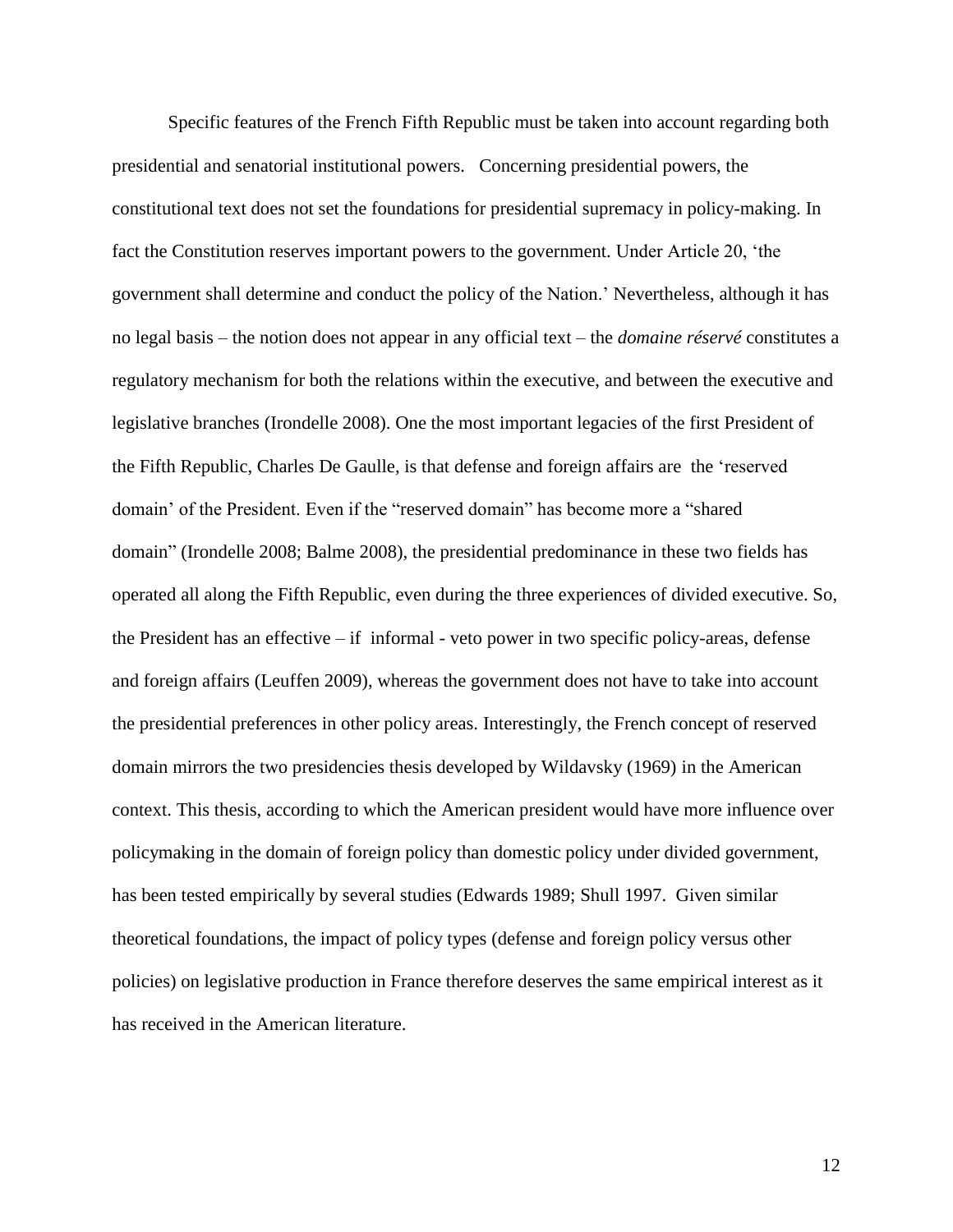The effect of policy types on law production is also related to the institutional powers of the French Senate. The most important impact of the Senate during divided legislature periods is to delay the usual law-making process. The Sénat was comparatively active, under the third cohabitation, when President Chirac encouraged the conservative majority in the Sénat to counter the Socialist majority of Prime minister Lionel Jospin in the Assemblée (Verdier 1998). In addition to this power to delay, the Senate may *de facto* veto constitutional laws and organic laws dealing with the Senate.

#### **Datasets and Measures**

The French and American policy agendas projects provide the data for our tests. We explain here each of the variables included. US data are available for the period of 1948 to 2006 from [www.policyagendas.org](http://www.policyagendas.org/) and have been supplemented with various public sources for such variables as the size of the legislative majorities. French data span the period of 1974 to 20008 and come from the French agendas project, similarly supplemented with public election results data.

#### *Dependent variables*

**Number of laws:** Since we are interested in the impact of formal and substantive forms of divided government on law production, we first estimate their effect on rate of production of laws.<sup>2</sup> The number of laws promulgated in France between 1979 and 2008 is 2,830. In the United States, it is 12,115 for the period of 1948 to 2006.

<sup>&</sup>lt;sup>2</sup> In France, legislative and presidential elections have taken place in the middle of the year and the two elections usually take place at different times. Election years being truncated years, we have two data points for these years. For example, 1993-1 denotes the pre-legislative elections period of 1993 and 1993-2 the post-legislative election periods. The number of laws enacted in 1993 is therefore split between laws enacted before the legislative elections and laws enacted after these elections. In the analysis that follows, we measure productivity per month.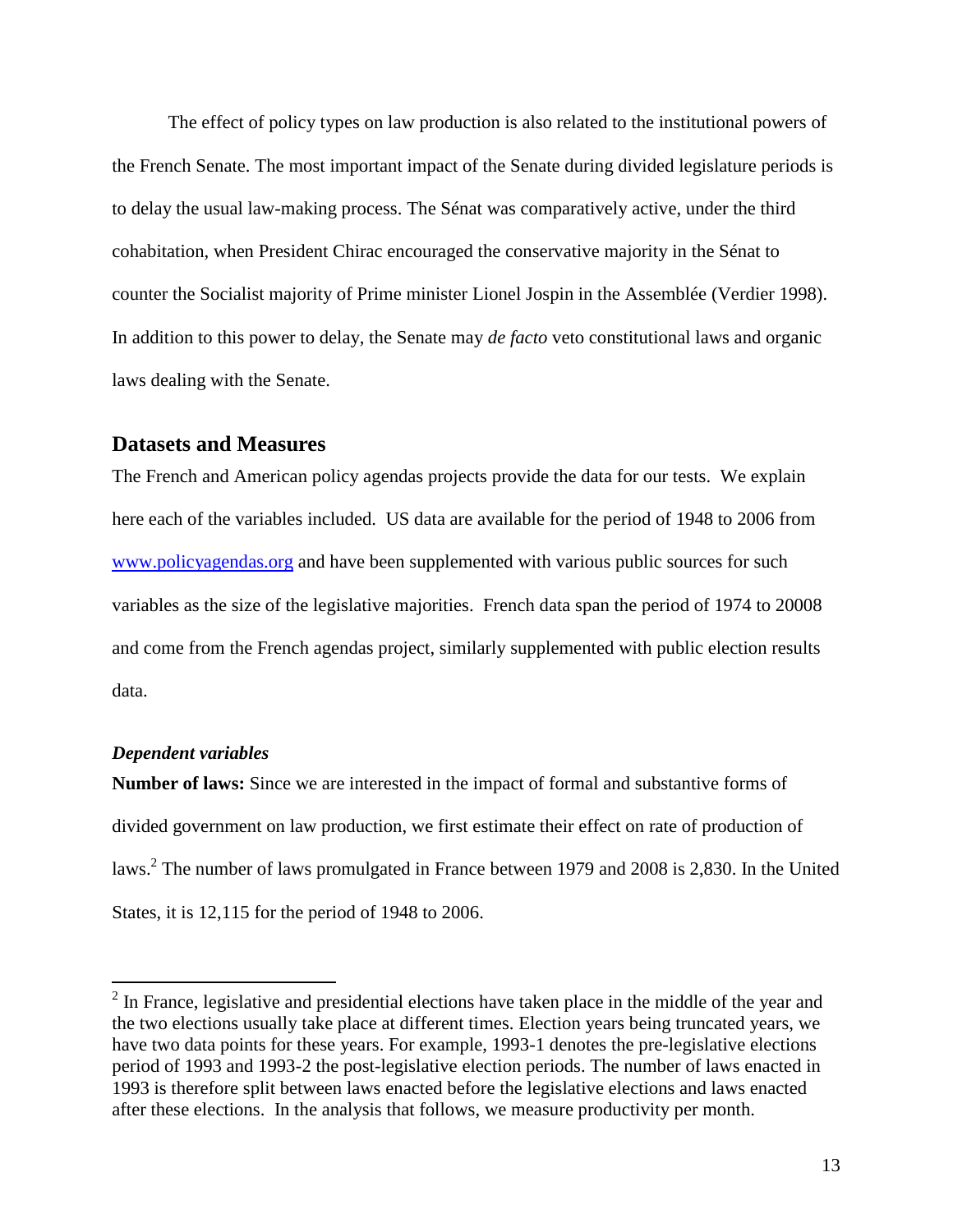**Key Laws:** Second, we use a measure of key laws. In the United States, we use the most important laws from the Policy Agendas Project that is based on the amount of coverage in the annual *Congressional Quarterly Almanac*. The French *Revue Politique et Parlementaire* (RPP) offers a list of significant legislation, but the parliamentary publication does not to do so for the period running from 1990 to 1996. In consequence, we chose a separate measure of importance. We specifically consider as key laws those laws that have intrinsic institutional consequences as well as laws that are considered as significant by key political actors, namely the government and its majority and/or the opposition. Because constitutional laws are laws that modify the institutional structure of the country, we count all constitutional laws as key laws. For the same reason, we include all *lois référendaires* (that is laws dealing with the organization of the state, the economic, social or environmental policy of the nation, or the institutional framework of the nation); these are laws that must be ratified by referendum.

We also include laws that have been enacted by applying the "guillotine" (Article 49.3 of the Constitution) or the urgency (Article 45.2) procedures. The guillotine allows the government to make any law a matter of confidence. The law is thereby adopted without a vote in parliament unless the National Assembly censures the government, in which case the prime minister and his cabinet must resign (Huber 1996). The urgency provision allows the government to fast-track the legislative procedure by limiting debate on a bill. By using one of these two procedures (guillotine and urgency) on a bill, the government expresses the fact that this bill is an essential piece of its agenda.

Finally, we count as key laws those organic laws<sup>3</sup> and ordinary laws that have been adopted by public vote or ordinary laws that have been referred for a constitutional review before

<sup>&</sup>lt;sup>3</sup> That is laws related to the organization of the state apparatus.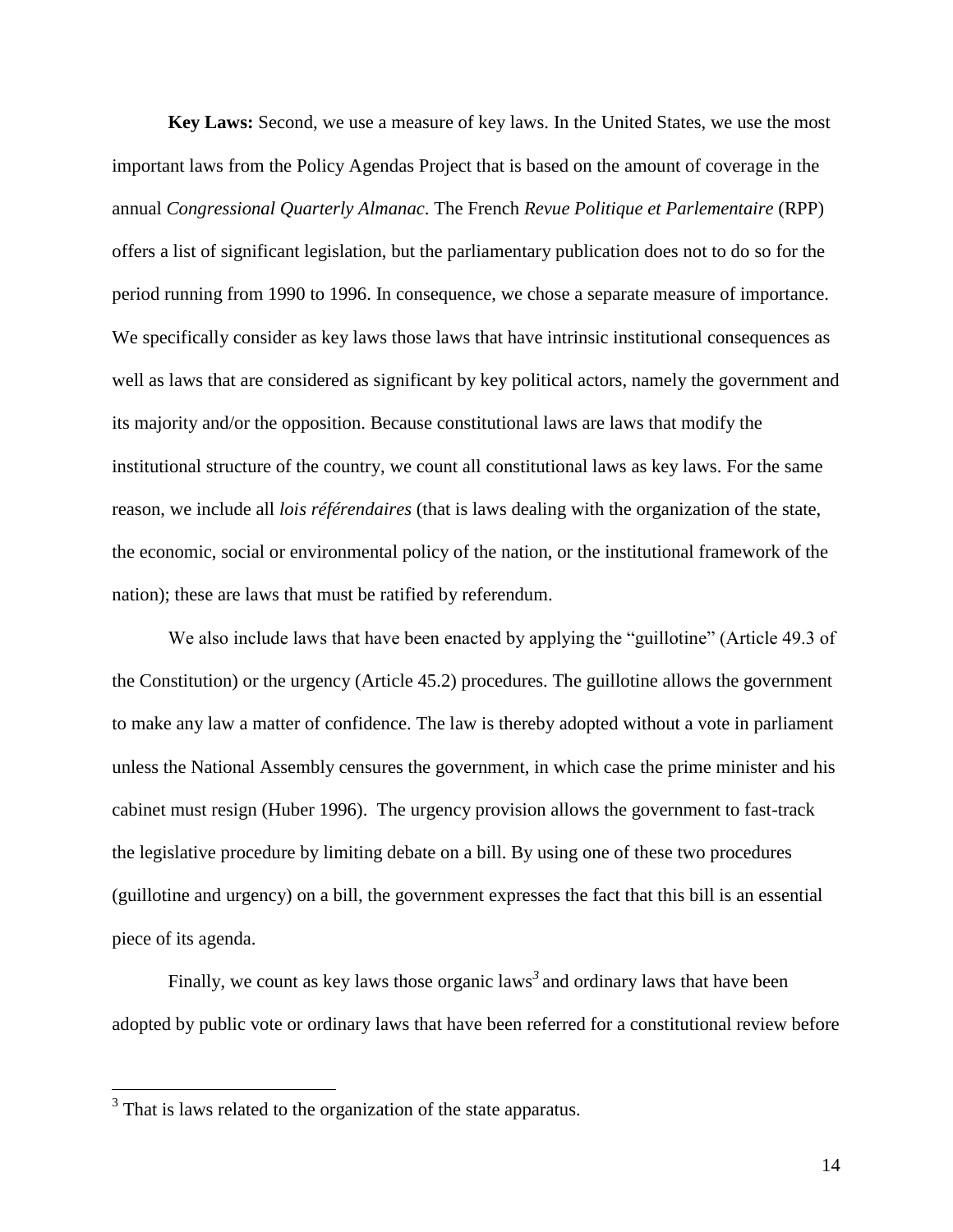their promulgation. *4* Each of these two actions (public vote on an ordinary or organic law, referral of an ordinary law to the Constitutional Council) reveals that the law is considered as important by the majority and/or the opposition. The public vote has previously been used as an indicator of importance (Lazardeux 2009) because it is recognized as such by the main actors involved in the legislative process. The information services of the National Assembly particularly note that "The use of a public vote allows, on topics of acknowledged significance, to record the position of each member of the assembly […]. The Conference of Presidents*<sup>5</sup>* has therefore followed the custom, on the most important texts, to organize a solemn vote that takes the form of a public vote at a date and time that maximizes the presence of deputies.<sup>76</sup> The public vote specifically provides a useful instrument for each camp to publicly differentiate its policy preferences from those of the other camp in front of its electorate. The referral of a law to the constitutional council also has electoral underpinnings since its represents a way for the minority to signal to its electorate its willingness to fight the most significant policy proposals of the governing majority (Brouard 2009).

Table 2 summarizes the number of key laws in the French case. From a total of 2,764 laws, 846 are considered "most important" in the analysis below.

(Insert Table 2 about here)

**The "Reserved Domain" and the Two Presidencies Thesis**: As discussed above, the existing literature points to a higher level of influence of the head of state in both countries on

<sup>5</sup> The Conference des Presidents includes the Speaker of the National Assembly, the 6 vicespeakers, the leaders of the parliamentary party caucuses, the presidents of legislative committees and other members of the Chamber. The Government is represented by one of its members, customarily the minister in charge of relations with Parliament.

 $\overline{a}$ 

 $4$  Organic laws are automatically referred for constitutional review. This is why we only kept organic laws that have been adopted by a public vote.

 $6$  Assemblée Nationale website at  $\frac{http://www.assembed-}{http://www.assembed-}$ [nationale.fr/connaissance/collection/6.asp](http://www.assemblee-nationale.fr/connaissance/collection/6.asp) accessed January 29th 2010.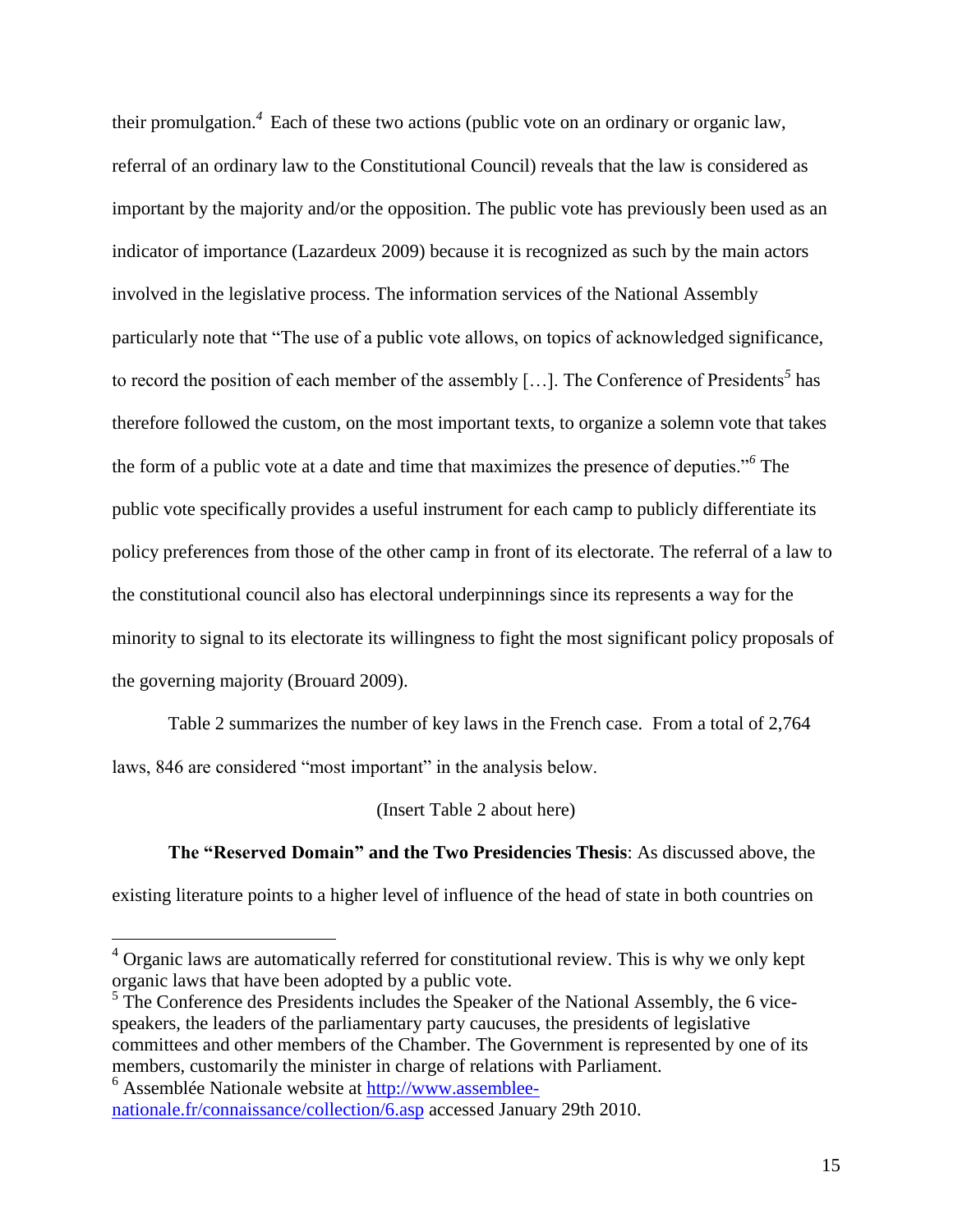foreign affairs and defense policy than on domestic policy under divided government. If this is correct, the impact of divided government on law production should be positive on foreign and defense policy or at least less important than on domestic policies. In order to test for this possibility, we disaggregated the number of laws and key laws produced by topic. We specifically used the coding of the Policy Agendas and Comparative Agendas Projects to isolate the laws corresponding to defense topics (code 16) and foreign policy topics (codes 18 and 19). This allows us easily to test the two presidencies thesis by looking separately at domestic and foreign policies.

#### *Independent variables*

**Divided Government:** Because we believe that divided government actually aggregates very different institutional situations under the same conceptual frame, we have chosen to test the effect of divided government as it is formally conceptualized (that is, a situation, in the United States, where the presidency and at least one chamber of Congress are held by different parties and in France when the presidency and the prime ministership are held by opposing parties) but also to test, as we have discussed earlier, a more complete operationalization of patterns of government control. For France, we examine three possible configurations of government control: a strongly unified government (that is a unified executive supported by both chambers in the legislature), weakly divided government (a president opposed by the prime minister, Assembly, and Senate), and strongly divided government (a divided executive and a divided legislature). For the United States, we test the effect of four configurations: a strongly unified government (president with a filibuster-proof Senate and a majority in the House), weakly unified government (president without a filibuster-proof Senate), weakly divided government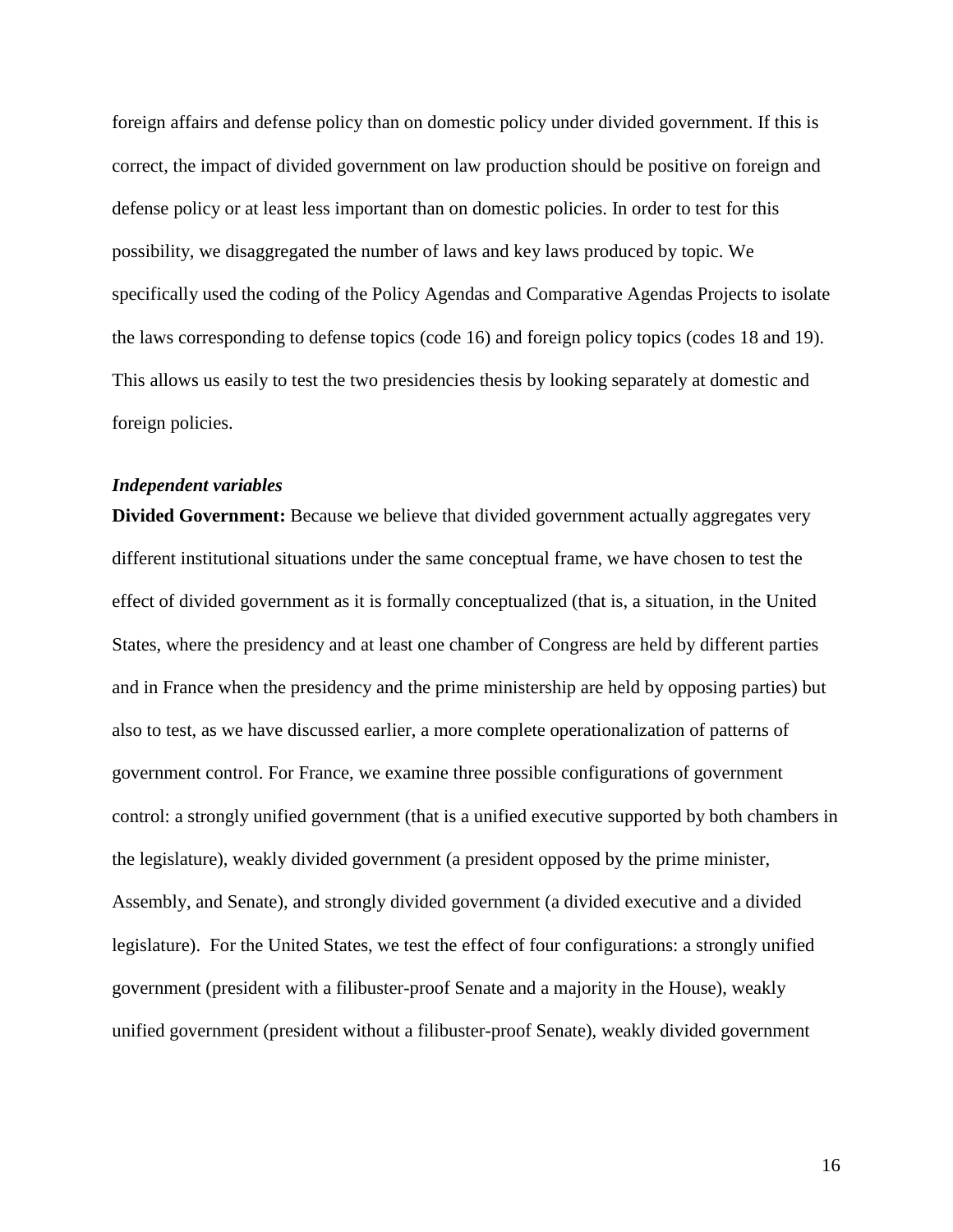(president in the minority in one chamber), and strongly divided (president opposed by both chambers without veto over-ride majority).

We also include in our analysis other potential determinants of law production.

**Election years:** For France, we expect that elections will have a strong negative impact on legislative activity since legislative elections disrupt the normal course of the legislature. For the US, elections are part of the normal two-year cycle of legislative work so we do not posit an election effect. In fact, years with elections typically have a higher level of productivity, but this is because of the calendar of legislative work, with the year before an election also being the second session of the Congress; in most two-year Congresses, more hearings and investigations occur in the first year and more laws are passed in the second year.

**Ideological space for change:** Several studies (Tsebelis 1995; Krehbiel 1998) point to the importance of variation in the ideological position of veto players in expanding or contracting the space for policy change. We therefore examine if the ideological distance between the majority and the opposition (distance) as well as the ideological distance within the majority (cohesiveness) influence law production.

We call cohesiveness the measure of the intra-majority ideological distance. Cohesiveness indicates the standard deviation from the weighted mean of the ideological position of governing party(ies). We first calculate this weighted mean:

$$
WM = \frac{\sum_{i=1}^{n} (I_{pi} * M_{pi})}{\sum_{i=1}^{n} M_{pi}}
$$

Where  $I_{pi}$  is the ideological position of party i and  $M_{pi}$  is the number of seats held by party i.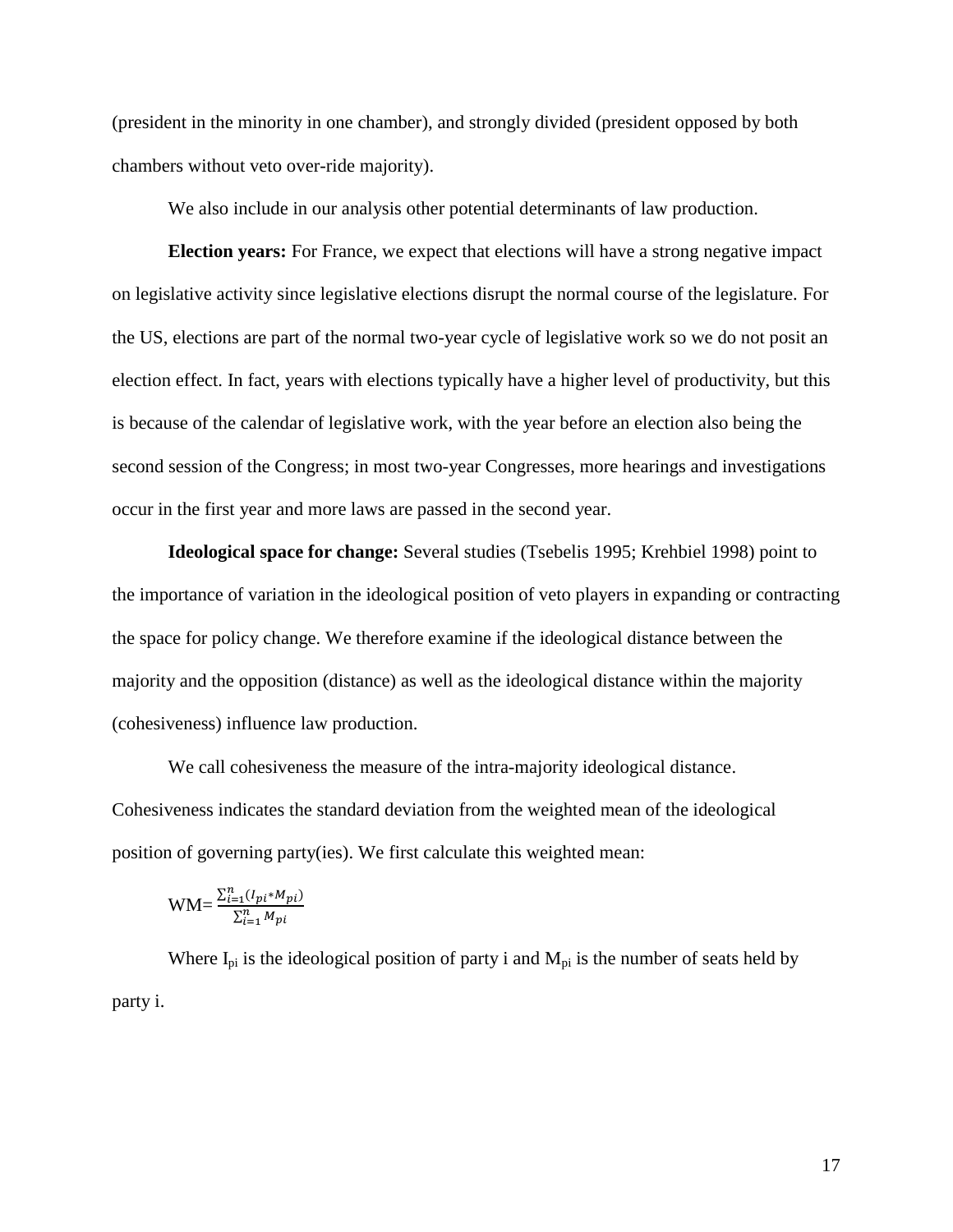Cohesiveness represents the deviation from this mean. Hence cohesiveness  $=$ 

$$
\sqrt{\frac{1}{(\sum_{i=1}^{n} M_{pi})-1}} \sum_{i=1}^{n} (I_{pi} - W M)^2
$$

Conceptually, this measures if the parties of the coalition are concentrated around the ideological mean of the coalition or if there is wide deviation from the mean position among those who make up the governing coalition. The expectation is that a larger deviation will decrease law production. We adapt this measure to the US by using the standard deviation from the mean of the majority party using Bailey's (2007) data.

We also examine the effect of the ideological distance between the majority and the opposition on law production. We measure this distance as the ideological distance between the majority and opposition party(ies) on the left-right scale of the Party Manifesto database weighted by the number of seats held by both camps. For France, we use Lazardeux's (2009) data. For the United States, we use Bailey's measure (Bailey 2007) and calculate the distance between the weighted mean score of the Republican and Democratic party for each Congress.

Thus our paper will test five main hypotheses:

**H1.** The problem solving (or null) hypothesis: Patterns of government control do not affect law production

**H2.** The institutional hypothesis: When decision-making is more complex because of the patterns of government control, law production decreases.

**H3.** The two presidency hypothesis: Divided government depresses law production in domestic policy areas but has no effect on defense and foreign affairs.

**H4.** The internal cohesiveness hypothesis: When ideological cohesiveness of a governing party (or coalition) decreases, law production decreases.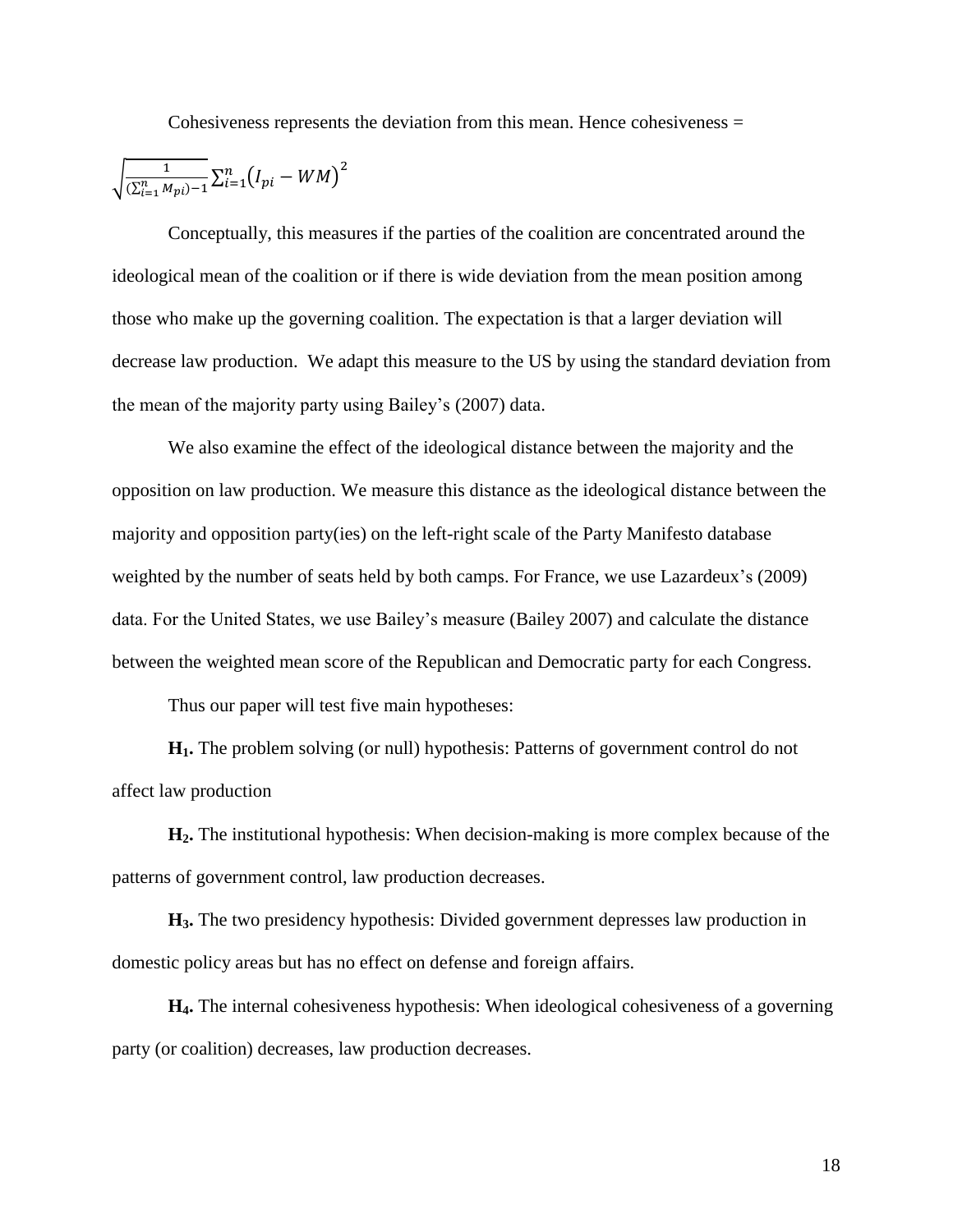**H5.** The polarization hypothesis: When ideological distance between majority and opposition increases, law production decreases.

### **Results**

Table 3 and Figure 2 present the rate of legislative productivity during periods of shared and divided control.

#### (Insert Table 3 and Figure 2 about here)

Table 3A shows few substantial effects on rates of legislative productivity for the US. The number of laws per year is highest during weakly divided government, lowest during strongly divided government, but not at its highest point during either type of unified government. Important laws are more likely to be passed during strongly unified government, but we suspect this may be an historical artifact of the Johnson Great Society period and not a systematic difference; for example it was not repeated during the Carter years when for two years he did have a filibuster-proof majority in the Senate. Further, the second highest category for the passage of important legislation in the US is the case of strongly divided government: when the president controls neither the House nor the Senate. Looking at foreign and domestic policy similarly shows a see-saw pattern with little systematic evidence of a link between control and productivity.

For France, Table 3B shows roughly similar results. The number of important laws is actually at its highest in strongly divided circumstances and there are few differences overall. The fact that laws related to foreign affairs are higher during weakly divided government (i.e. politically isolated President) is congruent with the two presidencies thesis. Figure 2 reinforces these ideas for France, and generally shows slightly greater rates of productivity in the US for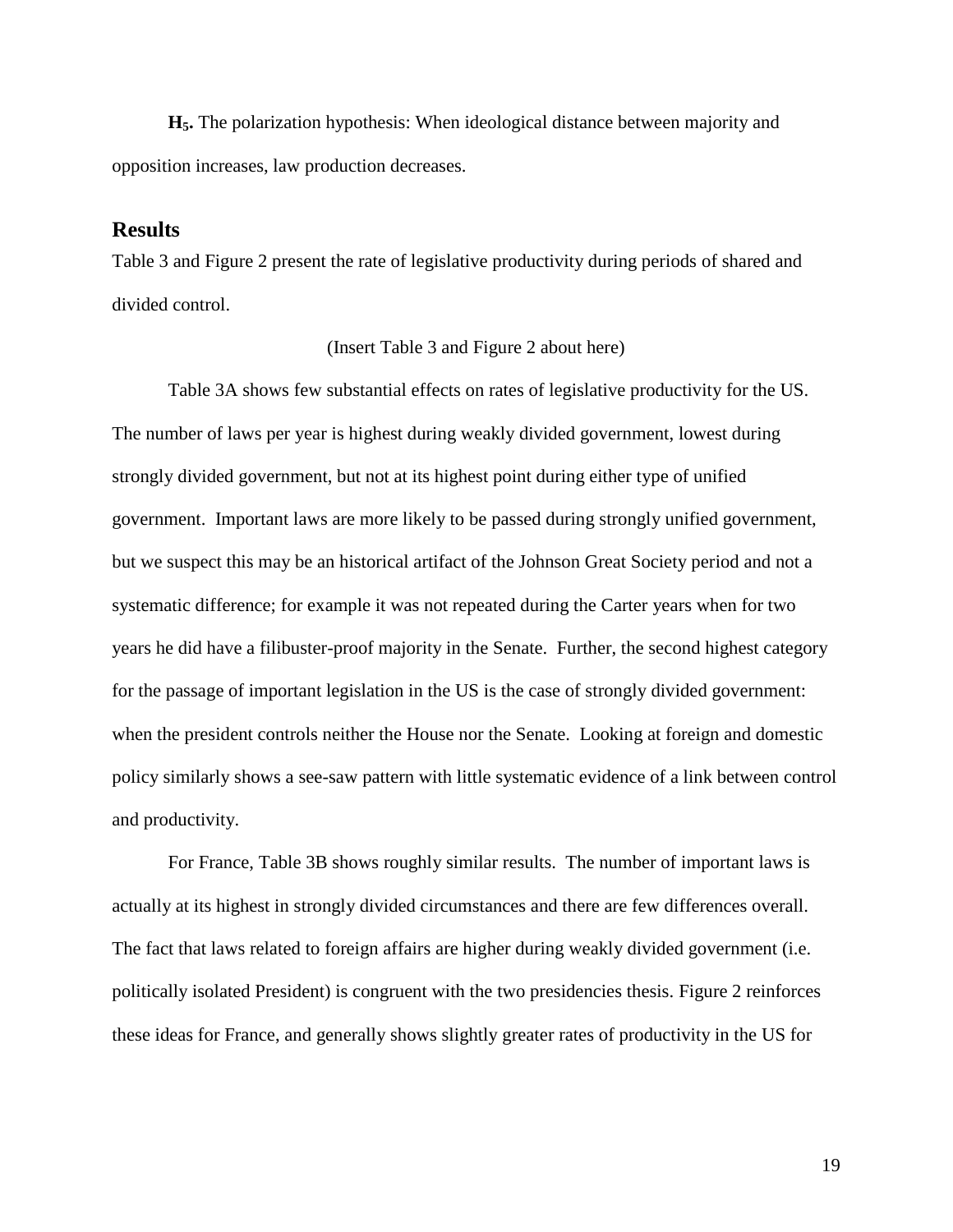cases of strongly unified government, but no differences across the other categories. Divided government appears to have little to no impact on legislative productivity.

In Tables 4 and 5 we move beyond the simple averages and look at the predictors of this number. The tables present negative binomial models for rates of legislative productivity (e.g., the dependent variable in these tables are the same as the variables described in Table 3A and B). The various independent variables explained in the earlier section are included as tests for the hypotheses laid out earlier.

#### (Insert Tables 4 and 5 about here)

Looking first at Table 4 we include a time variable because levels of productivity have been on a downward trend in the US over the period of our study; the significance of this coefficient confirms that it is an important control. Presidential elections seem to increase production of domestic legislation but have no other systematic effects. The coefficient associated to the distance variable is also systematically negative and significant indicating that political polarization by itself is detrimental to law production, and in a context of usual divided government, it appears more detrimental than divided government itself. In fact, the coefficients for the three DG variables do not array in any sensible order. If DG were an important determinant of legislative productivity, then one might expect that, compared to the baseline of strongly unified government, periods of weakly unified, weakly divided, and strongly divided would each show progressively larger negative values. Instead, we see some significant values, particularly for the most important laws, but no clear patterns. We mentioned above our suspicions about the most important laws series as relates to the Johnson Great Society programs, which were enacted during a period of strongly unified government. These cases seem to be driving much of the action in the model. Beyond that, there is little pattern.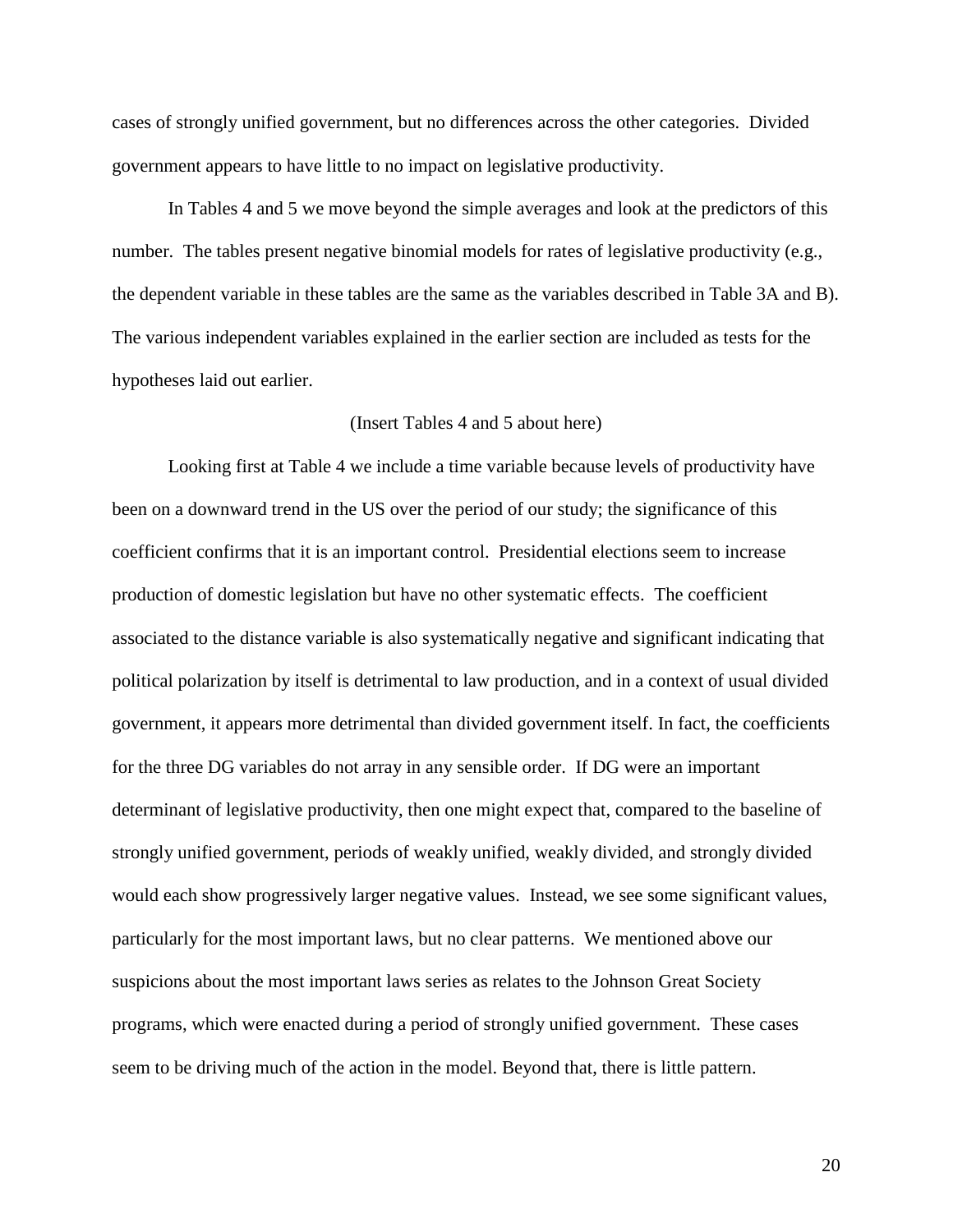Table 5 shows the results for France. We specify the model without the time variable as there is no trend to the French data. Legislative elections do indeed suppress productivity. Beyond the only DG effect is an increase of monthly productivity of most important laws during the pinnacle of divided government. This is a result that is at odds from the traditional theoretical expectations associated to divided government. Otherwise there are not any clear patterns in these data.

#### **Discussion**

Analysts have discussed French cohabitation and US divided government as if they are anomalies, distractions, and obstacles to the functioning of the law-making process. In this paper we have explored these possibilities. Far from anomalies, some degree of shared control of the apparatus of government is the norm in the US, and not uncommon in France. The need to compromise seems to have no overall effect on the ability of political leaders to do so. The one strong statistical finding that we do have, that strongly unified government in the US leads to greater levels of legislative productivity is both unsurprising and also likely due to a few years when President Johnson enacted a great number of important laws during one of the few periods in American history when government was truly united. By far the majority of important laws in the US have been enacted during some form of shared control of the legislature and the executive.

The situation is not much different for France. While commentators have suggested cohabitation would have various deleterious effects on the functioning of the executive, we see few differences in levels of productivity. Presidents, working with legislative leaders, must address problems. If they can do so in a time when negotiations are simple, they may well prefer that and the level of drama associated with legislative bargaining may be lower. But when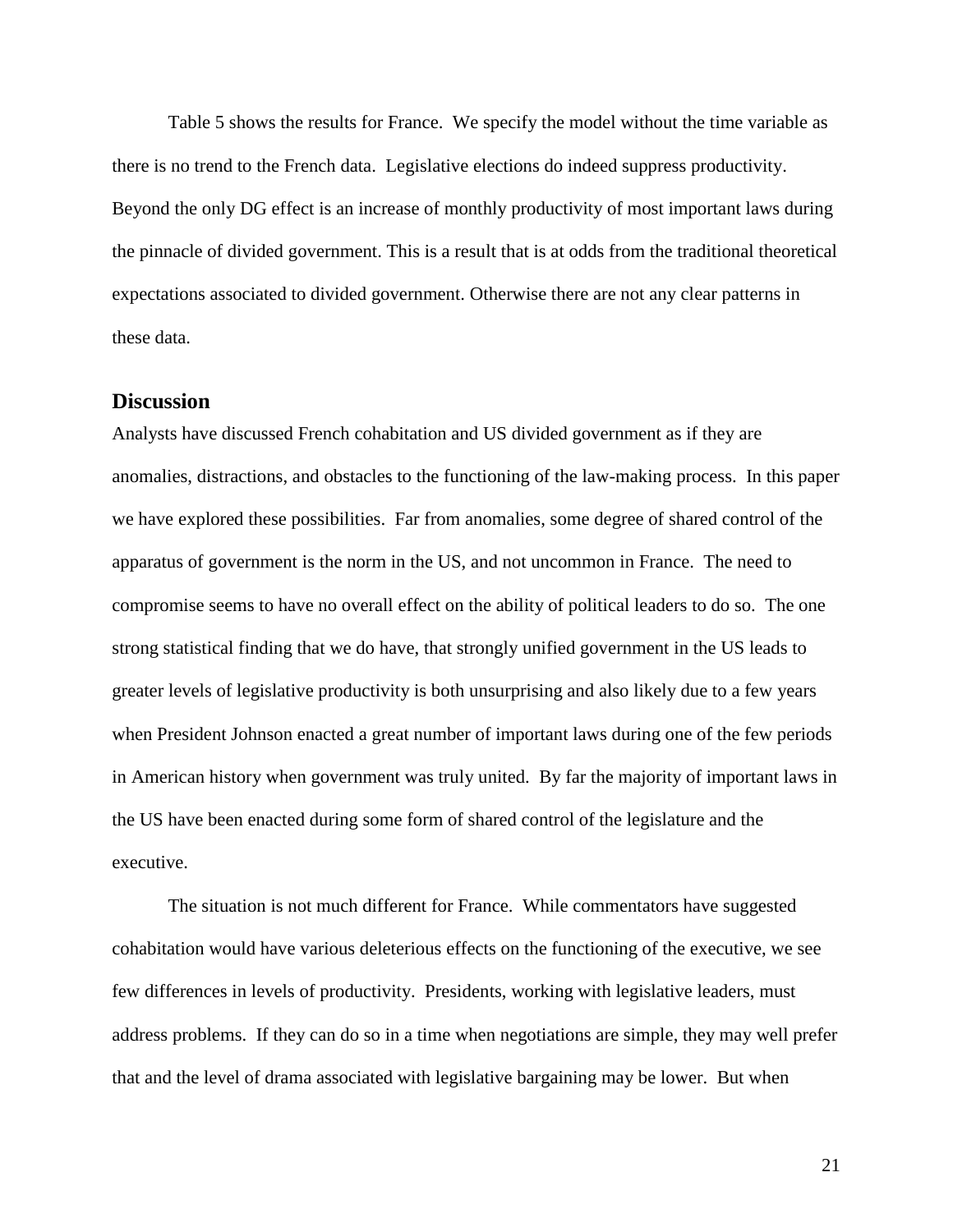negotiations must be wider and compromises must be made, governments in both countries show the ability to do so. Divided or unified, the show must go on.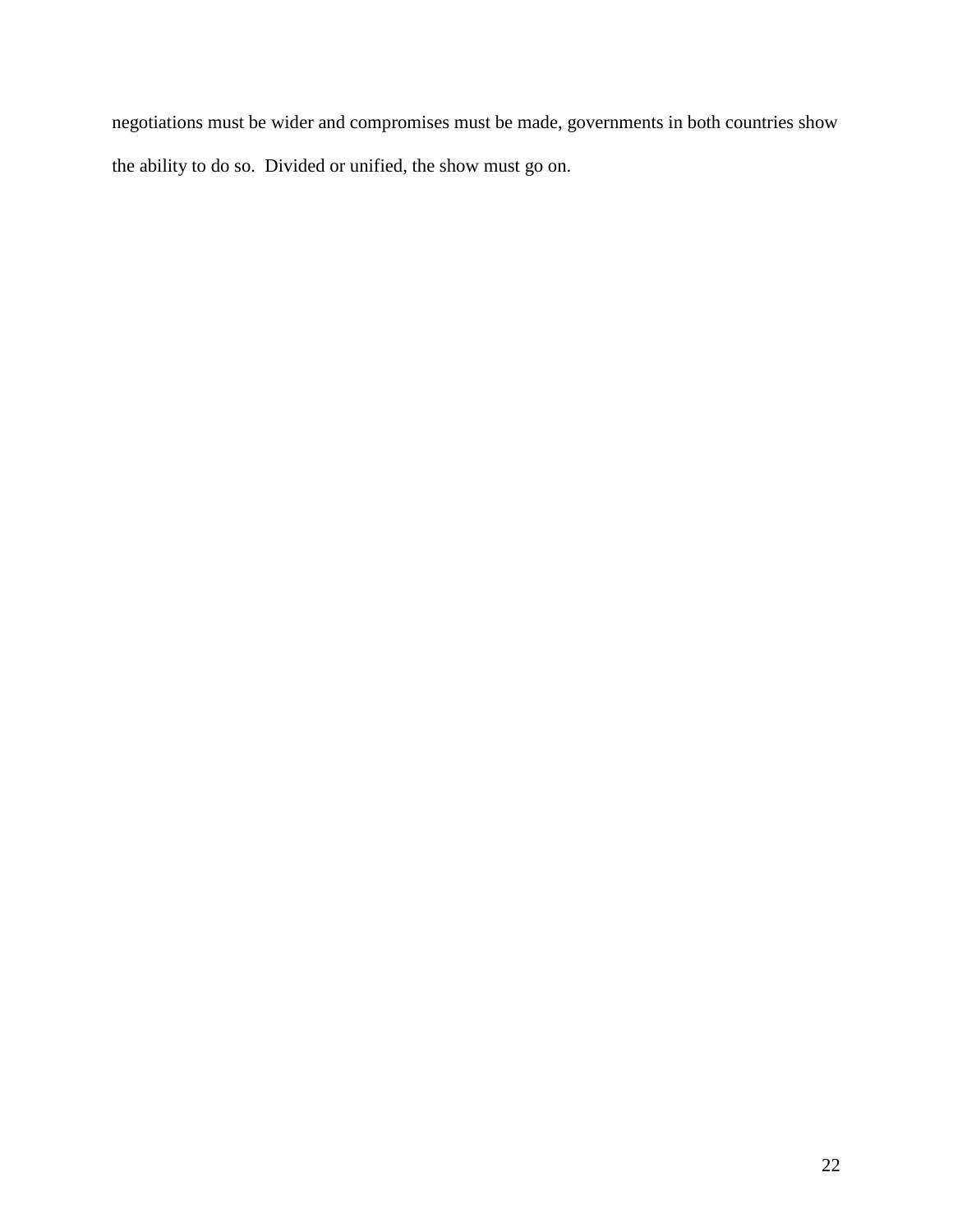### **References**

- Alesina, Alberto, and Roberto Perotti. 1995. "The political economy of budget deficits." *NBER Working Paper* (4637):1-57.
- Alesina, Alberto, and Howard Rosenthal. 1996. "A theory of divided government." *Econometrica* 64 (6):1311-41.
- Alt, James E., and Robert C. Lowry. 1994. "Divided government, fiscal institutions, and budget deficits: evidence from the States." *American Political Science Review* 88 (4):811-28.
- Bailey, Michael A. 2007. "Comparable Preference Estimates across Time and Institutions for the Court, Congress, and Presidency." *American Journal of Political Science* 51 (3):433-48.
- Baumgartner, Frank, Sylvain Brouard, and Emiliano Grossman. 2009. "Agenda-setting dynamics in France: Revisiting the "partisan hypothesis."" *French Politics* 7 (2):75-95.
- Brady, David W. 1993. "The Causes and Consequences of Divided Government: toward a new theory of American Politics?" *American Political Science Review* 87 (1):183-94.
- Brouard, Sylvain. 2009. "The Politics of Constitutional Veto in France: Constitutional Council, Legislative Majority and Electoral Competition." *West European Politics* 32 (2):384-403.
- ———. 2011. "The Role of French Governments in Legislative Agenda Setting." In *The Role of Governments in Legislative Agenda Setting*, ed. R. B. E. and T. Georges. Oxford: Routledge.
- Cohendet, Marie-Anne. 1993. *La cohabitation: leçons d'une expérience*. Paris: Presses universitaires de France.
- Coleman, John J. 1999. "Unified government, divided government, and party responsiveness." *American Political Science Review* 93 (4):821-35.
- Conley, Richard S. 2007. "Presidential republics and divided government: law-making and executive politics in the United States and France." *Political science quarterly* 122  $(2):257-85.$
- Duhamel, Olivier. 2003. *Le pouvoir politique en France*. 5 ed. Paris: Seuil.
- Edwards, Georges C. 1989. *At The Margins. Presidential Leadership of Congress*. New Haven: Yale University Press.
- Edwards, George C., Andrew Barrett, and Jeffrey Peake. 1997. "The legislative impact of divided government." *American Journal of Political Science* 41 (2):545-63.
- Fiorina, Morris P. 1996. *Divided government*. Boston: Allyn & Bacon.
- Green-Pedersen, C., and P. B. Mortensen. 2010. Who Sets the Agenda and Who Responds to it in the Danish Parliament? A New Model of Issue Competition and Agenda-Setting. *European Journal of Political Research* 49, 2 (March): 257–281.
- Grossman, Emiliano, and Nicolas Sauger. 2009. "The end of ambiguity? Presidents versus parties or the four phases of the Fifth Republic." *West European Politics*.
- Howell, William, Scott Adler, Charles Cameron, and Charles Riemann. 2000. "Divided government and the legislative productivity of Congress, 1945-94." *Legislative Studies Quarterly* XXV (2):285-312.
- Huber, John D. 1992. "Restrictive Legislative Procedures in France and the United States." *The American Political Science Review* 86 (3):675-87.

———. 1996. *Rationalizing parliament : legislative institutions and party politics in France*. Cambridge ; New York: Cambridge University Press.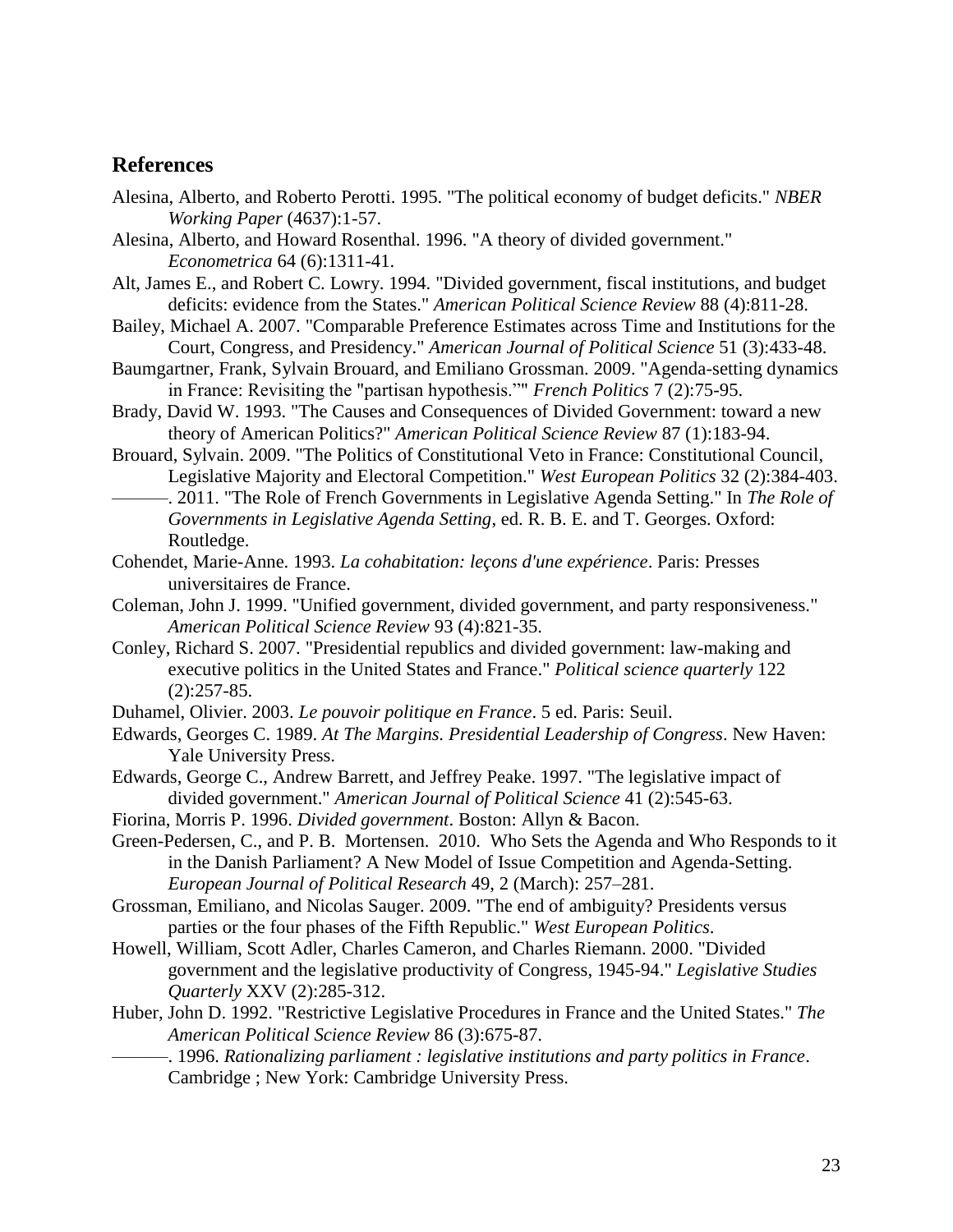- Jones, Bryan D., and Frank R. Baumgartner. 2005. *The Politics of Attention: How Government Prioritizes Problems*. Chicago: University of Chicago Press.
- Karol, David. 2000. "Divided Government and U.S. Trade Policy: Much Ado About Nothing?" *International Organization* 54 (4):825-44.
- Keeler, John T. S., and Isabelle Richet. 1994. *Réformer : les conditions du changement politique*. Paris: Presses universitaires de France.
- Krehbiel, Keith. 1998. *Pivotal politics : a theory of U.S. lawmaking*. Chicago: University of Chicago Press.
- Laver, Michael. 1999. "Divided parties, divided government." *Legislative Studies Quarterly* XXIV (1):5-30.
- Lazardeux, Sébastien. 2009. Cohabitation and Policymaking Efficiency in Semi-Presidential Systems, Department of Political Science, University of Washington, Seattle.
- Leuffen, Dirk. 2009. "Does Cohabitation Matter? French European Policy-Making in the Context of Divided Government." *West European Politics* 32 (6):1140-60.
- Lohmann, Susanne, and Sharyn O'Halloran. 1994. "Divided Government and US Trade Policy: Theory and Evidence." *International Organization* 48 (4):595-632.
- McCubbins, Mathew D. 1991. "Party governance and US budget deficits: Divided government and fiscal stalemate." In *Politics and Economics in the Eighties*, ed. A. Alesina and G. Carliner. Chicago: University of Chicago Press.
- McKay, David. 1994. "Divided and governed? Recent research on divided government in the United States." *British Journal of Political Science* 24 (4):517-34.
- Mayhew, David R. 1991. *Divided We Govern : Party Control, Lawmaking, and Investigations, 1946-1990*. New Haven: Yale University Press.
- Milner, Helen V., and B. Peter Rosendorff. 1997. "Democratic politics and international trade negotiations: elections and divided government as constraints on trade liberalization." *Journal of Conflict Resolution* 41 (1):117-46.
- Parodi, Jean-Luc. 1997. "Proportionnalisation périodique, cohabitation, atomisation partisane : un triple défi pour le régime semi-présidentiel de la Cinquième République." *Revue Française de Science Politique* 47 (3):292-312.
- ———. 2002. "L'énigme de la cohabitation, ou les effets pervers d'une pré-sélection annoncée." *Revue Française de Science Politique* 52 (5):485-504.
- Shull, Steven A. 1997. *Presidential-congressional relations : policy and time approaches*. Ann Arbor: University of Michigan Press.
- Siaroff, Alan. 2003. "Comparative presidencies : the inadequacy of the presidential, semipresidential and parliamentary distinction." *European Journal of Political Research* 42 (3):287-312.
- Thorson, Gregory R. 1998. "Divided government and the passage of partisan legislation, 1947- 1990." *Political Research Quarterly* 51 (3):751-64.
- Tsebelis, George. 1995. "Veto PLayers and Law Production in Parliamentary Democracies." In *Parliaments and Majority Rule in Western Europe*, ed. H. Döring. New York: St. Martin's Press.
- -. 1999. "Veto Players and Law Production in Parliamentary Democracies: An Empirical Analysis " *The American Political Science Review* 93 (3):591-608.
- Verdier, Marie-France. 1998. "La IIIe cohabitation ou le retour aux sources du Sénat?" *Revue politique et parlementaire* (997):74-88.
- Wildavsky, Aaron, ed. 1969. *The presidency*. New York Little and Brown.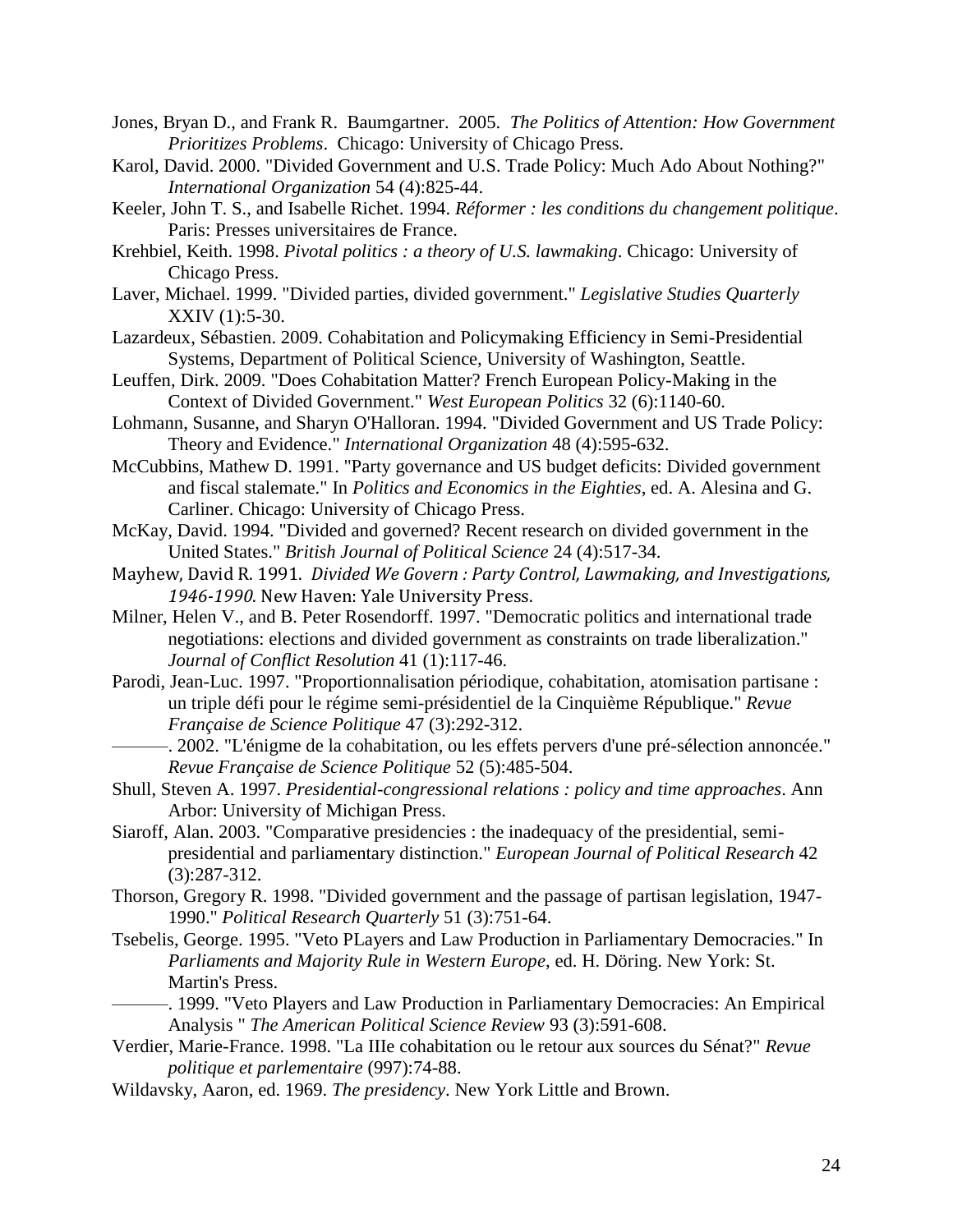# **Tables and Figures**

|                   | Divided legislature         | Unified legislature         |
|-------------------|-----------------------------|-----------------------------|
| Divided executive | Senate and Presidency in    | Presidency in opposition    |
|                   | opposition $(1997-2002)$    | $(1986-1988; 1993-1995)$    |
| Unified executive | Senate in opposition (1981- | Unified government (1974-   |
|                   | 1986; 1988-1993)            | 1981; 1995-1997; 2002-2007) |

Table 1. Patterns of Government Control in France

Table 2. Contructing a List of Most Important Laws for France.

| Type of Law                     | "Most Important" Laws | Not Included |
|---------------------------------|-----------------------|--------------|
| <b>Constitutional laws</b>      |                       |              |
| Lois référendaires              |                       |              |
| Organic laws                    | 19                    | 51           |
| Ordinary laws                   | 779                   | 766          |
| <b>Treaties and Conventions</b> | 77                    | 1101         |
| Total                           | 846                   | 1918         |

Note: All constitutional and referendary laws are considered to be important, by definition. For organic laws, they must be adopted by public vote or by the use of article 49.3. For ordinary laws, they must be adopted by public vote, using urgency (45.2), the guillotine (49.3), or referred to the constitutional council.

 7 Laws that were adopted by referendum are classified as *Lois référendaires* even if they are *de jure* constitutional laws, organic laws, etc.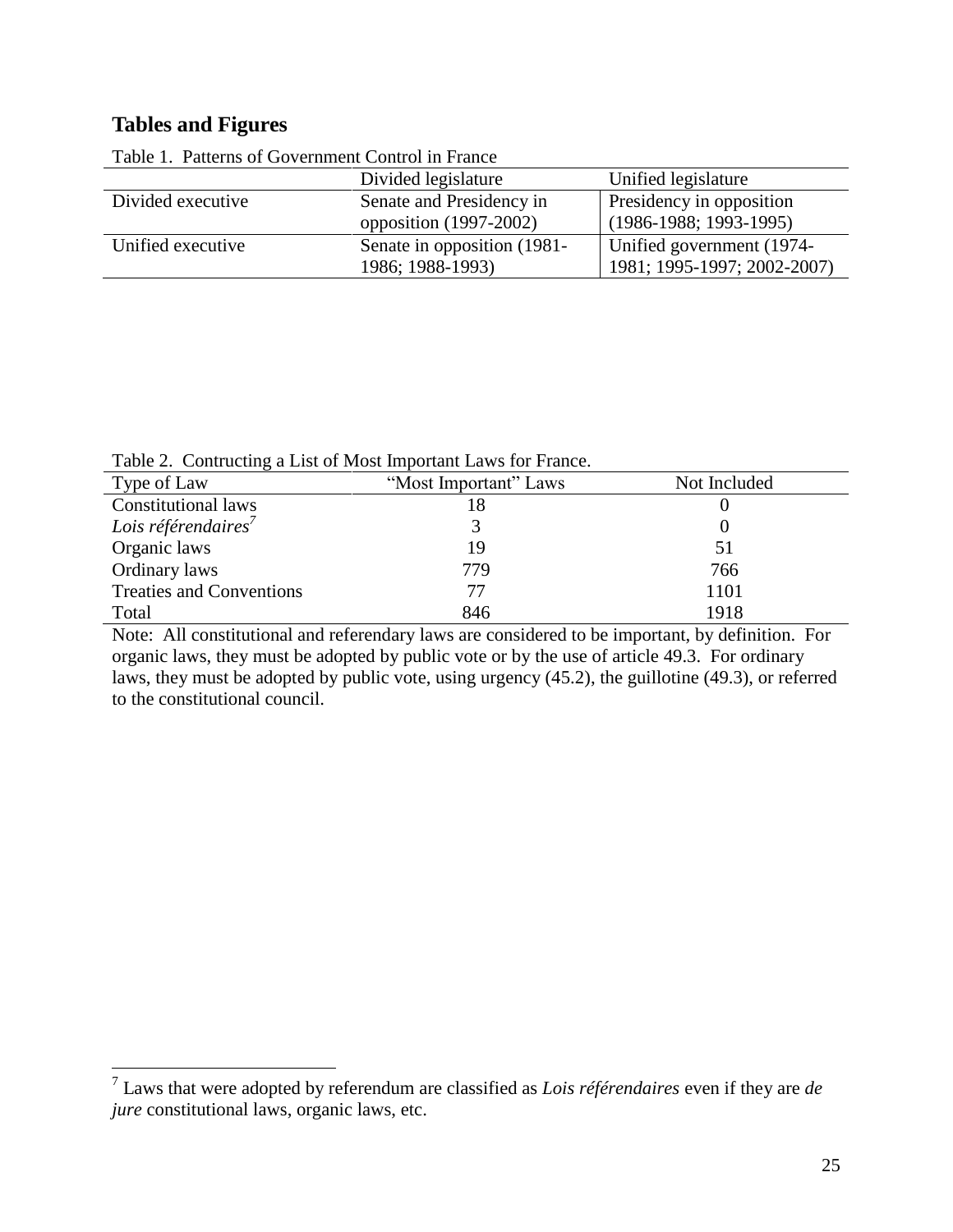|  |  |  | Table 3. Legislative Productivity under Divided and Unified Government. |
|--|--|--|-------------------------------------------------------------------------|
|  |  |  |                                                                         |

| A. United States                  |       |      |           |          |         |
|-----------------------------------|-------|------|-----------|----------|---------|
| <b>Government Status</b>          | Years | Laws | Imp. Laws | Domestic | Foreign |
| <b>Strongly Unified</b>           |       | 244  |           | 184      | 60      |
| Unified but Subject to Filibuster | 18    | 210  |           | 168      | 41      |
| <b>Weakly Divided</b>             |       | 276  |           | 209      | 67      |
| <b>Strongly Divided</b>           | 27    | 173  |           | 138      | 35      |

Note: Values reported are averages per year. Values are rounded to the nearest whole number. Weakly Divided: President's party fails to control one legislative chamber. Strongly divided: President's party is in the minority in both legislative chambers.

| B. France                |      |                       |          |         |
|--------------------------|------|-----------------------|----------|---------|
| <b>Government Status</b> | Laws | <b>Important Laws</b> | Domestic | Foreign |
| Unified                  | 76   |                       | 50       |         |
| <b>Weakly Divided</b>    |      |                       | 48       | 32      |
| <b>Strongly Divided</b>  |      | 29                    | 54       | 16      |

Note: Values reported are averages per year. Values are rounded to the nearest whole number. Weakly Divided: President's party is in the minority in both legislative chambers. Strongly divided: President's party fails to control one legislative chamber. Data for France show the rate of laws per year at Parliament was in session.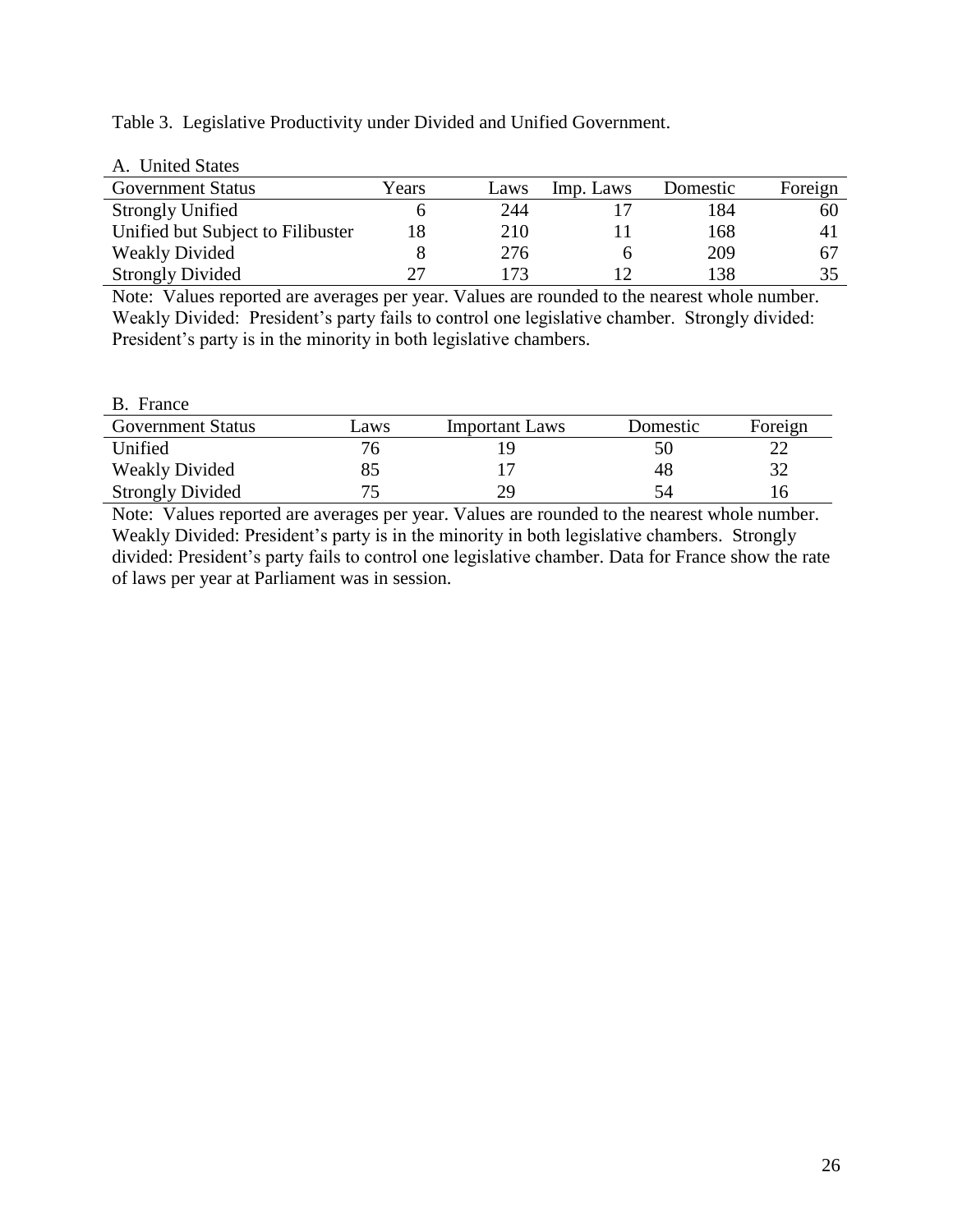|                        | <b>Total Laws</b> |        | Most important laws |        | Domestic policy |        | Foreign policy |        |
|------------------------|-------------------|--------|---------------------|--------|-----------------|--------|----------------|--------|
| (Intercept)            | $6.06***$         | (0.32) | $2.3***$            | (0.45) | $5.77***$       | (0.34) | $4.53***$      | (0.3)  |
| Time                   | $-0.03***$        | (0)    | $0.01**$            | (0)    | $-0.02***$      | (0)    | $-0.04***$     | (0)    |
| Presidential election  | $0.28**$          | (0.1)  | $-0.16$             | (0.13) | $0.32**$        | (0.11) | 0.11           | (0.1)  |
| Unified but subject to |                   |        |                     |        |                 |        |                |        |
| filibuster             | $-0.29*$          | (0.15) | $-0.7***$           | (0.19) | $-0.33*$        | (0.16) | $-0.15$        | (0.14) |
| Weakly divided         | $-0.01$           | (0.18) | $-0.98***$          | (0.24) | 0.03            | (0.19) | $-0.25$        | (0.18) |
| Strongly divided       | $-0.11$           | (0.12) | $-0.41**$           | (0.15) | $-0.13$         | (0.13) | $-0.03$        | (0.11) |
| Cohesiveness           | $-0.07$           | (0.26) | 0.14                | (0.38) | $-0.1$          | (0.29) | 0.18           | (0.25) |
| Distance               | $-0.14*$          | (0.06) | $-0.15*$            | (0.08) | $-0.13*$        | (0.07) | $-0.19**$      | (0.07) |
| Null deviance          | 53.12             |        | 49.78               |        | 53.14           |        | 52.99          |        |
| <b>AIC</b>             | 589               |        | 307                 |        | 571             |        | 424            |        |
|                        | $N=50$            |        | $N=50$              |        | $N = 51$        |        | $N=51$         |        |

Table 4. Predicting Legislative Productivity in the US, 1948 to 2006.

Note: Entries represent negative binomial coefficients (standard errors in parentheses). In order to make the data comparable to France, the dependent variable is the number of laws of each type per month of congressional session (though all sessions are of the same length in the US). The omitted (baseline) category for the US is strongly unified government (where the President has not only a majority in both chambers, but over 60 percent in the Senate).

|                       | - 0        |            |            |                     |            |                 |            |                |  |
|-----------------------|------------|------------|------------|---------------------|------------|-----------------|------------|----------------|--|
|                       |            | Total Laws |            | Most important laws |            | Domestic policy |            | Foreign policy |  |
| (Intercept)           | 4.89***    | (0.3)      | $3.25***$  | (0.28)              | $4.29***$  | (0.29)          | $4.06***$  | (0.36)         |  |
| Legislative elections | $-0.72***$ | (0.16)     | $-0.66***$ | (0.14)              | $-0.73***$ | (0.15)          | $-0.72***$ | (0.19)         |  |
| Strongly divided      | 0.01       | (0.17)     | $0.41**$   | (0.15)              | 0.07       | (0.16)          | $-0.18$    | (0.2)          |  |
| Weakly divided        | 0.1        | (0.26)     | $-0.09$    | (0.24)              | 0.04       | (0.25)          | 0.16       | (0.3)          |  |
| Distance              | $-0.01$    | (0.01)     | $\theta$   | (0.01)              | $\theta$   | (0.01)          | $-0.03**$  | (0.01)         |  |
| Cohesiveness          | $\theta$   | (0.02)     | $\Omega$   | (0.02)              | $-0.01$    | (0.02)          | 0.02       | (0.02)         |  |
| Null deviance         | 35.85      |            | 36.4       |                     | 36.1       |                 | 40.1       |                |  |

AIC 342 255 313 262

Table 5. Predicting Legislative Productivity in France, 1974 to 2008.

Note: Entries represent negative binomial coefficients (standard errors in parentheses). The dependent variable is the number of laws of each type per month of parliamentary session. The omitted (baseline) category for France is unified government.

N=48 N=48 N=48 N=48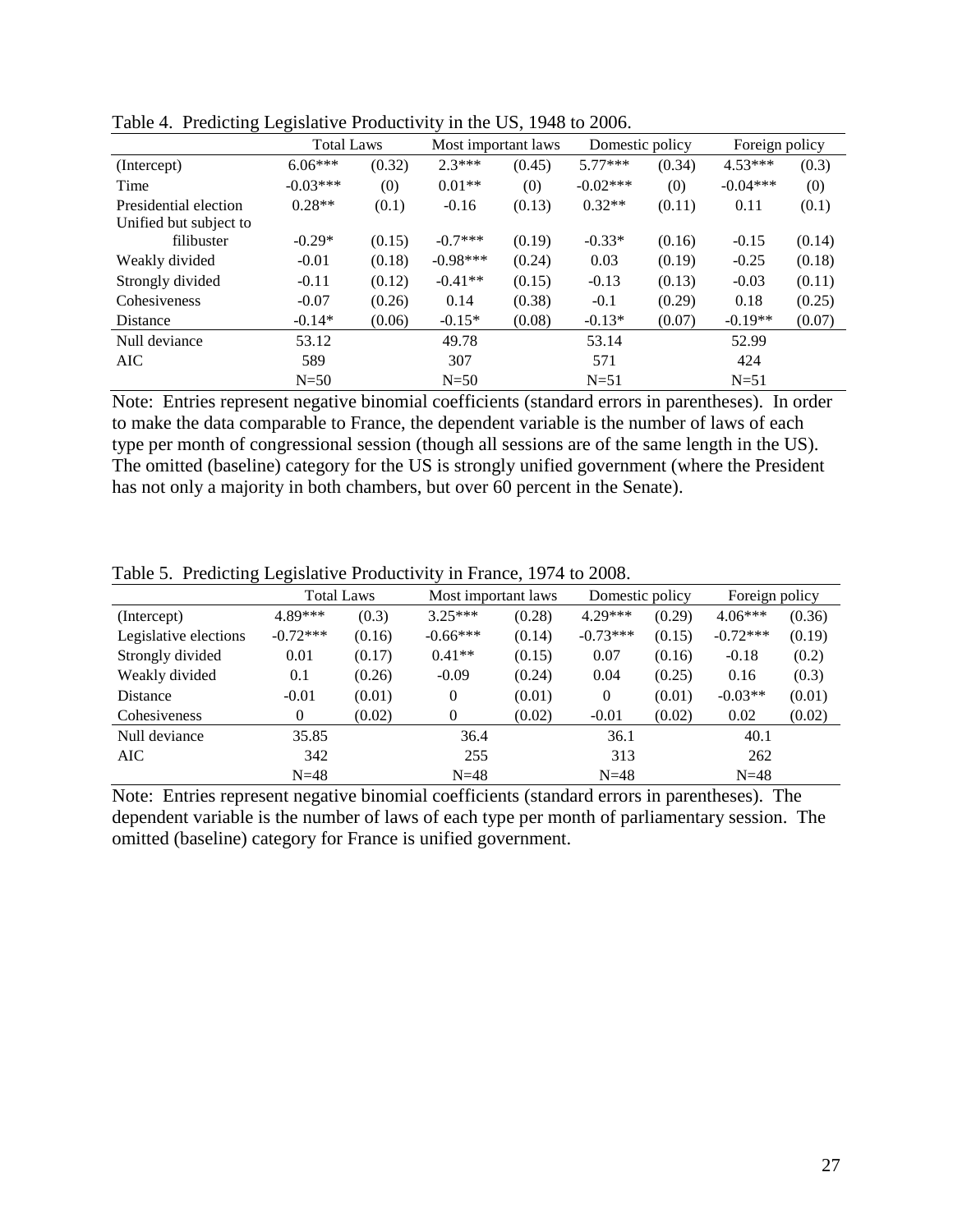